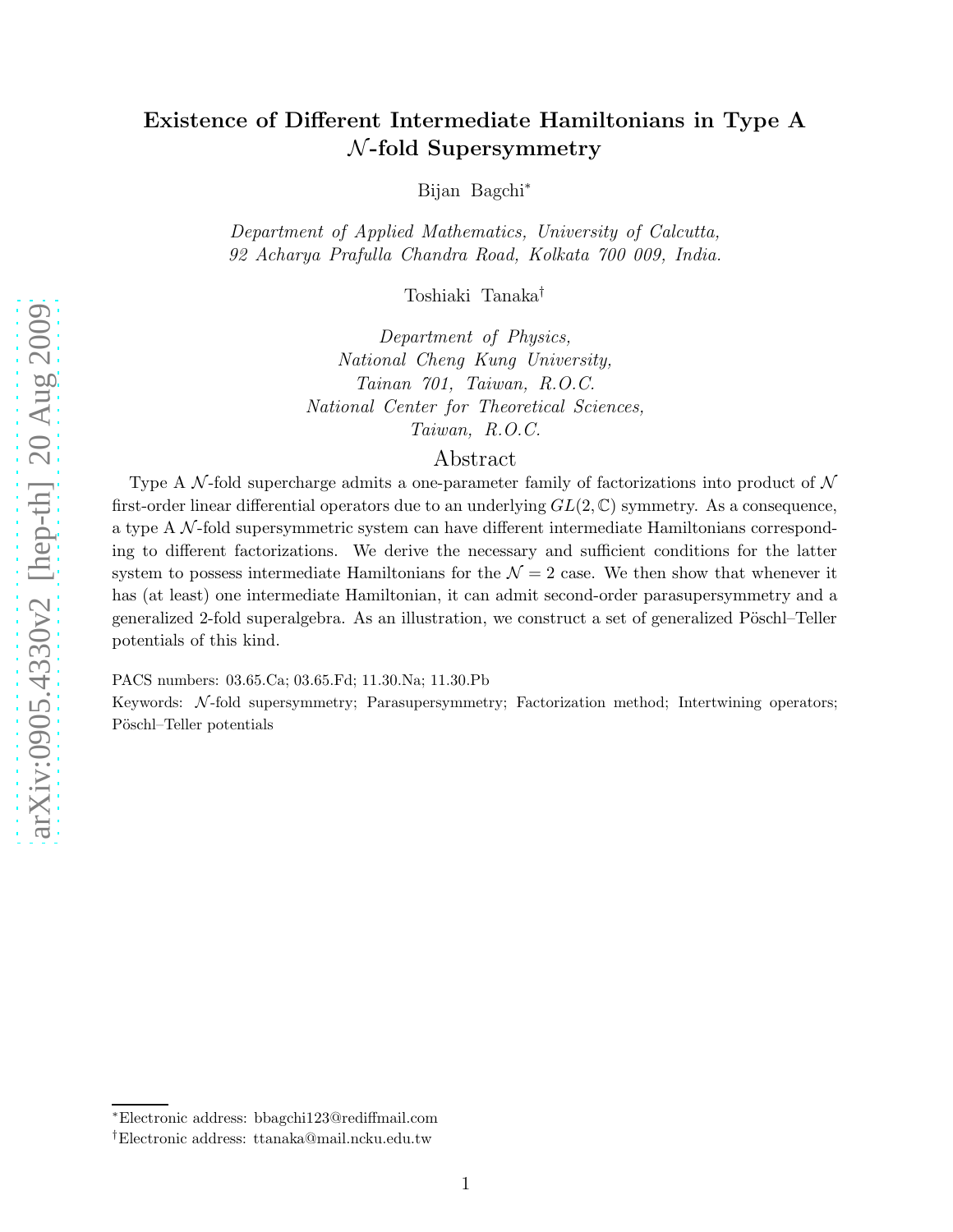#### I. INTRODUCTION

Supersymmetric quantum mechanics (SUSY QM) has constituted an active research field in theoretical sciences over two decades. Although the original motivation for studying SUSY  $QM$  was to unveil the mechanisms of its dynamical breaking in quantum field theories  $|1|$ , it turned out that SUSY QM, as the minimum building block of SUSY, contains various relevant concepts which provide convenient platforms to uncover many useful properties of quantum mechanics  $[2, 3, 4]$ . In particular, it is consistent with factorization schemes  $[5]$ and intertwining relationships [6] thereby providing a powerful tool to construct solvable Schrödinger equations. Furthermore, interesting extensions to higher-order SUSY schemes were carried out by taking recourse to higher-derivative versions of the factorization operators [7, 8, 9].

The original extension in Ref. [7] was considered by using higher-order intertwining operators which are expressed as products of first-order linear differential operators and then applying the ordinary SUSY results. Later in Refs. [10, 11], through the analysis of the general second-order case, the concept of reducibility was introduced. In this regard, a higher-order intertwining operator is said to be *reducible* if it is factorized into a product of first-order differential operators such that with respect to each factor there exists an intermediate real Hamiltonian satisfying a (shifted) SUSY relation. Otherwise it is called irreducible. This concept, however, seems less useful in view of the current status where non-Hermitian quantum theories have been investigated intensively since the discovery of  $\mathcal{PT}$  symmetry [12]. In fact, the SUSY method turned to be useful also in constructing a complex potential with real spectrum [13, 14, 15].

In addition to the usefulness of the reality constraint, there arises a natural question about the well-definiteness of the concept if we take into account the fact that in general factorization of higher-order linear differential operators is not unique. The latter fact indeed has been reported in the context of the factorization method and ordinary SUSY QM, that is, there exist several Schrödinger operators that admit different factorizations  $[16, 17, 18,$ 19, 20, 21, 22], see also Ref. [23] for a recent approach. Hence, a reducible higher-order intertwining operator may admit simultaneously another factorization for which there are no intermediate real Hamiltonians.

On the other hand, the non-uniqueness in factorizing intertwining operators of arbitrary finite orders was, to the best of our knowledge, first reported in Ref. [24] for the well-known quasi-solvable sextic anharmonic oscillator potentials in the framework of type A  $\mathcal{N}$ -fold supersymmetry (see, Eq. (47) in the latter reference). Later it was shown that the nonuniqueness of factorizations in type A  $\mathcal{N}$ -fold SUSY is a consequence of the underlying  $GL(2,\mathbb{C})$  symmetry [25].

In a recent communication [26], the following two-parameter family of second-order supersymmetric (SSUSY) system  $(h^{(1)}, h^{(2)}, \hat{A}\hat{B})$ , characterized by the two parameters A and B, satisfying  $\hat{A}\hat{B}h^{(1)} = h^{(2)}\hat{A}\hat{B}$  was constructed:

$$
h^{(1)} = \hat{B}^{\dagger} \hat{B} + \frac{\bar{c}}{2} = -\frac{\mathrm{d}^2}{\mathrm{d}x^2} + V_{A,B}(x) - \tilde{E} + \frac{\bar{c}}{2},\tag{1}
$$

$$
h^{(2)} = \hat{A}\hat{A}^{\dagger} - \frac{\bar{c}}{2} = -\frac{d^2}{dx^2} + V_{A,B,\text{ext}}(x) - E - \frac{\bar{c}}{2},\tag{2}
$$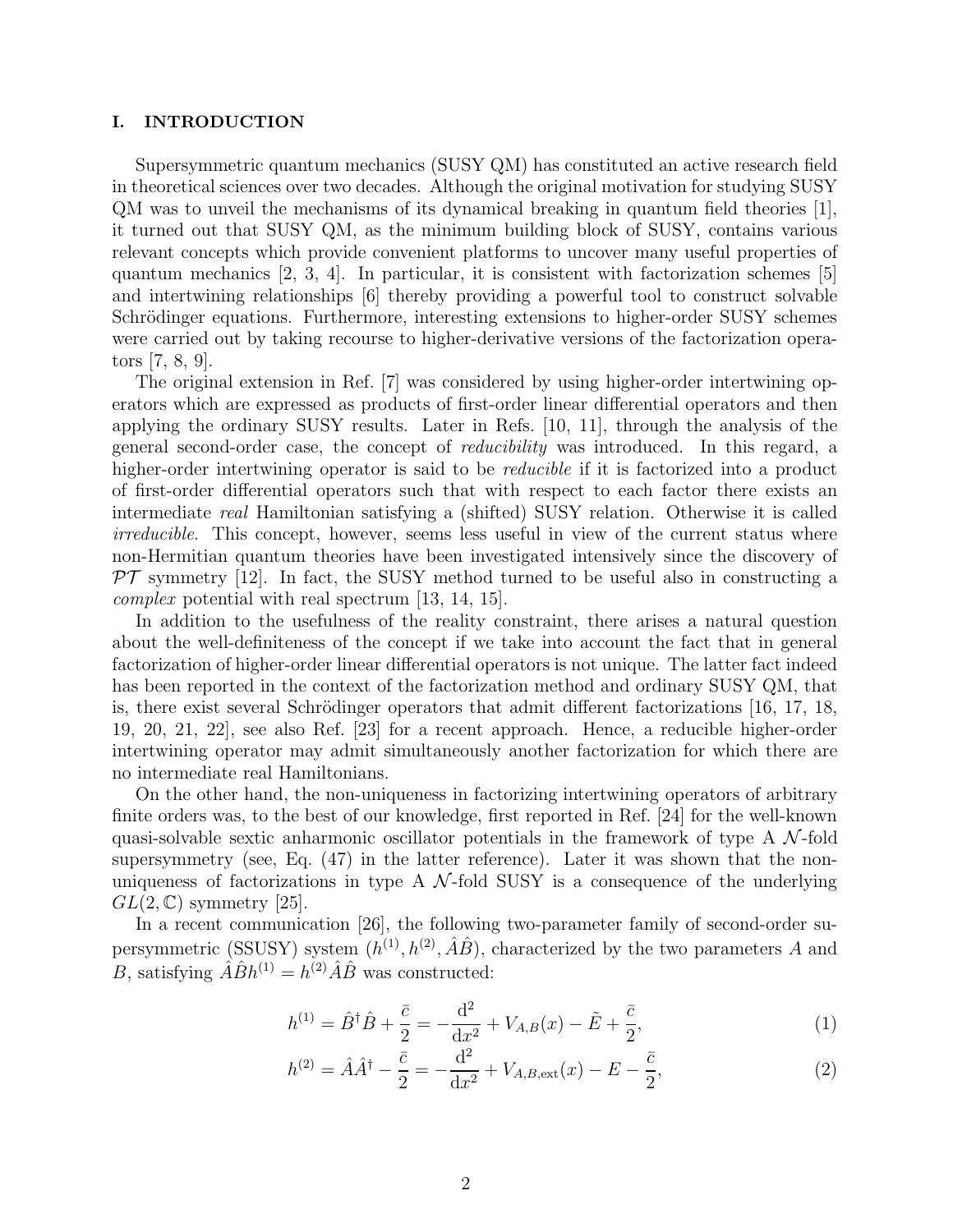where

$$
V_{A,B}(x) = [B^2 + A(A+1)] \operatorname{csch}^2 x - B(2A+1) \operatorname{csch} x \operatorname{coth} x,\tag{3}
$$

$$
V_{A,B,\text{ext}}(x) = V_{A,B}(x) + \frac{2(2A+1)}{2B\cosh x - 2A - 1} - \frac{2[4B^2 - (2A+1)^2]}{(2B\cosh x - 2A - 1)^2},\tag{4}
$$

and the constants  $E, \tilde{E}$ , and  $\bar{c}$  are given by

$$
E = -\left(B \mp \frac{1}{2}\right)^2, \quad \tilde{E} = -\left(B \pm \frac{1}{2}\right)^2, \quad \bar{c} = \mp 2B. \tag{5}
$$

The intertwining operators  $\hat{A}$  and  $\hat{B}$  are respectively given by

$$
\hat{A} = \frac{d}{dx} \pm \left(B \pm \frac{1}{2}\right) \coth x \mp \left(A + \frac{1}{2}\right) \operatorname{csch} x - \frac{2B \sinh x}{2B \cosh x - 2A - 1},\tag{6}
$$

$$
\hat{B} = \frac{\mathrm{d}}{\mathrm{d}x} \mp \left(B \pm \frac{1}{2}\right) \coth x \pm \left(A + \frac{1}{2}\right) \operatorname{csch} x. \tag{7}
$$

It was further shown in Ref. [26] that the system admits the intermediate Hamiltonians h given by

$$
h = \hat{A}^{\dagger} \hat{A} - \frac{\bar{c}}{2} = -\frac{d^2}{dx^2} + V_{A,B\pm 1}(x) - E - \frac{\bar{c}}{2}
$$
  
=  $\hat{B}\hat{B}^{\dagger} + \frac{\bar{c}}{2} = -\frac{d^2}{dx^2} + V_{A,B\pm 1}(x) - \tilde{E} + \frac{\bar{c}}{2},$  (8)

with

$$
V_{A,B\pm 1}(x) = [(B \pm 1)^2 + A(A+1)] \operatorname{csch}^2 x - (B \pm 1)(2A+1) \operatorname{csch} x \coth x,
$$
 (9)

which satisfy the ordinary SUSY relations  $\hat{A}h = h^{(2)}\hat{A}$  and  $\hat{B}h^{(1)} = h\hat{B}$ . We shall hereafter call the system  $(1)$ – $(9)$  the *BQR SSUSY model*.

Taking into account the fact that type A 2-fold SUSY is the necessary and sufficient condition for the existence of (at least) two linearly independent analytic (local) solutions to Schrödinger equation of one degree of freedom [27], we immediately know that the above BQR SSUSY model, which is exactly solvable, also belongs to type A 2-fold SUSY. Therefore, it would be natural that it has (at least) two different factorizations of the second-order intertwining operator in view of the aforementioned  $GL(2,\mathbb{C})$  symmetry and has two different intermediate Hamiltonians correspondingly.

Regarding the existence of intermediate Hamiltonians, we note the following fact shown in Ref. [24] that the most general form of type  $A \mathcal{N}$ -fold SUSY quantum systems constructed directly from the  $\mathcal N$ th-order intertwining operators of type A, namely, type A  $\mathcal N$ -fold supercharge  $P_{\mathcal{N}}^- = P_{\mathcal{N}}^ P_{N}^{-}$ ...  $P_{NN}^{-}$  (cf., Eq. (11)) by solving  $P_{N}^{-}H^{-} = H^{+}P_{N}^{-}$  is more general than that of the systems constructed from the  $\mathcal N$  repeated applications of the first-order intertwining operators  $P_{\mathcal{N}}^ \sum_{N_k}^{\infty}$  by solving  $P_{N_k}^- H^{(k-1)} = H^{(k)} P_{N}^ \sum_{N_k}^{\infty} (k = 1, \ldots, \mathcal{N})$  with the identification  $H^- = H^{(0)}$  and  $H^+ = H^{(N)}$ . It is apparent that in the latter construction we automatically obtain a series of the intermediate Hamiltonians  $H^{(1)}, \ldots, H^{(N-1)}$  in addition to the N-fold SUSY pair Hamiltonians  $H^{\pm}$  at the cost of the generality. In the former construction, on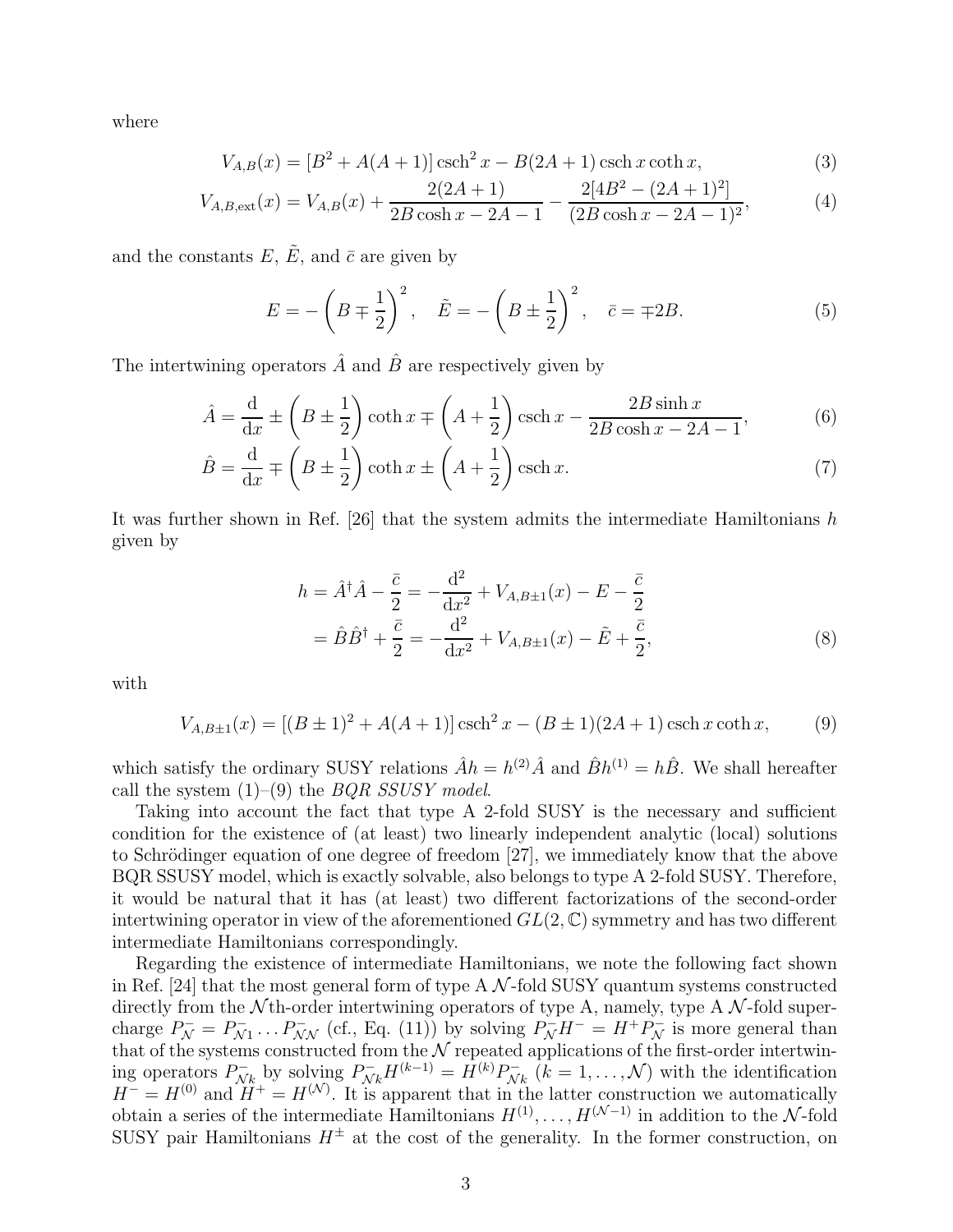the other hand, the existence of intermediate Hamiltonians is not guaranteed in general. Hence, the fact that the type A  $\mathcal N$ -fold supercharge has the factorized form by definition does not necessarily imply the existence of intermediate Hamiltonians. In particular, the fact that type  $A \mathcal{N}$ -fold supercharge admits different factorizations does not automatically mean that the most general type A  $\mathcal{N}\text{-fold SUSY}$  system has different sets of intermediate Hamiltonians accordingly.

Motivated by the backgrounds described above, we investigate in this article under what conditions type A  $\mathcal{N}$ -fold SUSY systems admit intermediate Hamiltonians in the case of  $\mathcal{N}=2$ . Furthermore, we also examine under the satisfaction of the conditions how many sets of such Hamiltonians are admissible for the type A 2-fold SUSY systems. In addition, we show that any such a system has another type of nonlinear supersymmetries, namely, parasupersymmetry of order 2 [28].

We organize the article as follows. In the next section, we review the framework of type A N-fold SUSY by putting emphasis on the  $GL(2,\mathbb{C})$  symmetry. In Section III, we investigate in details under what conditions a type A 2-fold SUSY quantum system has one or more intermediate Hamiltonians. In particular, we show that the maximum number of different intermediate Hamiltonians in type A 2-fold SUSY is two. In Section IV, we further show that when a type A 2-fold SUSY system admits (at least) one intermediate Hamiltonian, the system can have second-order parasupersymmetry. A novel generalization of 2-fold superalgebra is discussed briefly. As an application of the results, we construct in Section V a type A 2-fold SUSY system with two different intermediate Hamiltonians of generalized Pöschl–Teller type which includes the BQR SSUSY model as a particular case. Then, we close the article with discussion and perspectives of further developments in the last section.

#### II. TYPE A  $\mathcal N$ -FOLD SUPERSYMMETRY AND  $GL(2,\mathbb C)$  COVARIANCE

Roughly speaking, type A  $\mathcal{N}$ -fold SUSY quantum systems are composed of a pair of scalar Hamiltonians  $H^{\pm}$  and an  $\mathcal{N}$ <sup>th</sup>-order linear differential operator  $P_{\mathcal{N}}^-$  of the following forms:<sup>1</sup>

$$
H^{\pm} = -\frac{1}{2}\frac{\mathrm{d}^2}{\mathrm{d}x^2} + \frac{1}{2}W(x)^2 - \frac{\mathcal{N}^2 - 1}{24}\left(2E'(x) - E(x)^2\right) \pm \frac{\mathcal{N}}{2}W'(x) - R,\tag{10}
$$

$$
P_N^- = \prod_{k=0}^{N-1} \left( \frac{d}{dx} + W(x) + \frac{N-1-2k}{2} E(x) \right),\tag{11}
$$

where R is a constant while  $E(x)$  and  $W(x)$  are analytic functions satisfying

$$
\left(\frac{d}{dx} - E(x)\right) \frac{d}{dx} \left(\frac{d}{dx} + E(x)\right) W(x) = 0 \quad \text{for} \quad \mathcal{N} \ge 2,
$$
 (12)

$$
\left(\frac{\mathrm{d}}{\mathrm{d}x} - 2E(x)\right)\left(\frac{\mathrm{d}}{\mathrm{d}x} - E(x)\right)\frac{\mathrm{d}}{\mathrm{d}x}\left(\frac{\mathrm{d}}{\mathrm{d}x} + E(x)\right)E(x) = 0 \quad \text{for} \quad \mathcal{N} \ge 3. \tag{13}
$$

<sup>&</sup>lt;sup>1</sup> We keep the original notations as far as possible. Thus, note that the function  $E(x)$  is different from the constant E in the BQR SSUSY model (1)–(9). Similarly, the function  $A(z)$  introduced later in (19) is different from the parameter A in the latter model.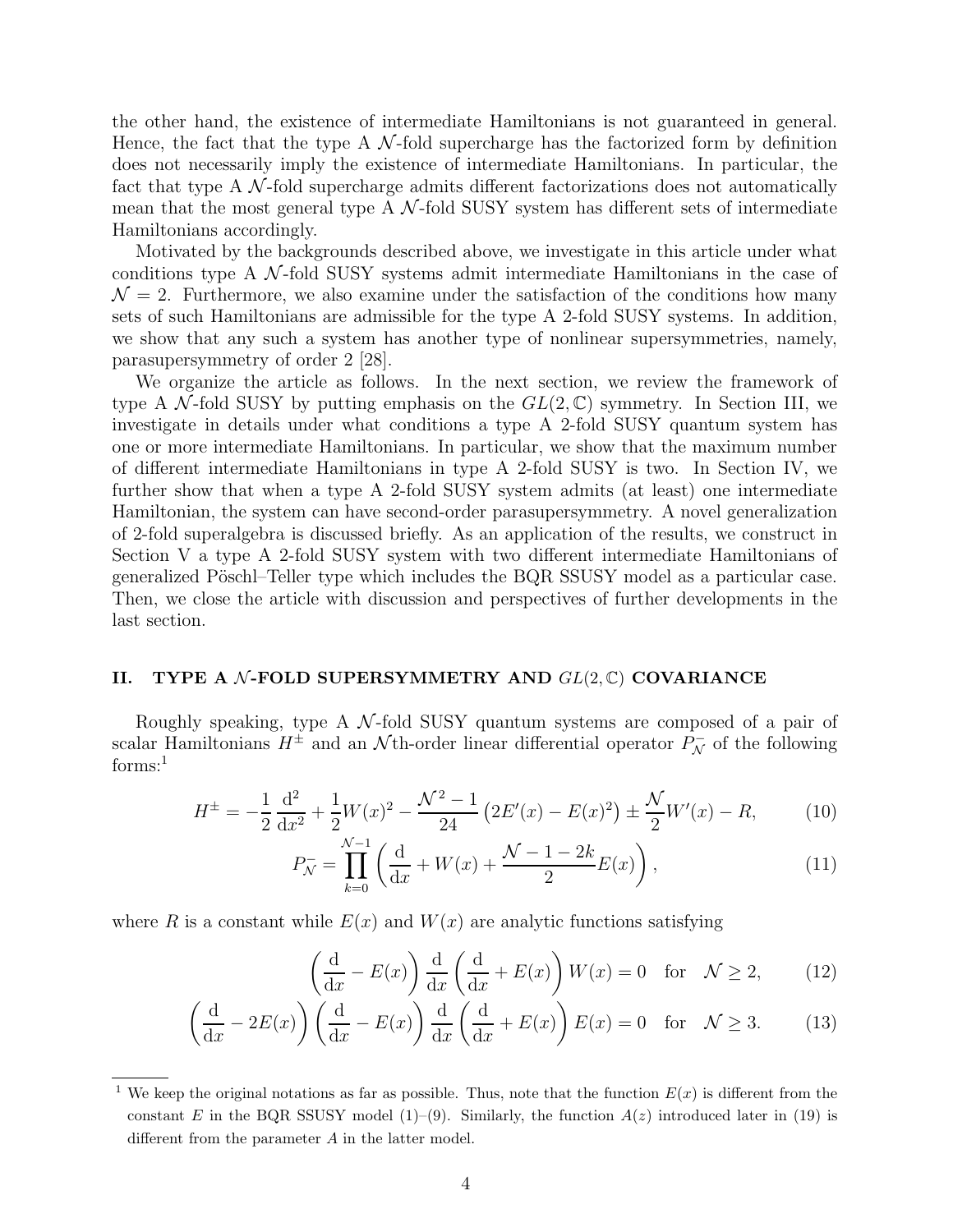The product of operators appeared in (11) is defined by

$$
\prod_{k=0}^{n} A_k \equiv A_n \dots A_1 A_0. \tag{14}
$$

The operators  $H^{\pm}$  and  $P_{\mathcal{N}}^{-}$  satisfy an intertwining relation

$$
P_N^- H^- = H^+ P_N^-.
$$
\n(15)

One of the most important features of type A  $\mathcal{N}$ -fold SUSY quantum systems is that the gauged Hamiltonians  $\tilde{H}^-$  and  $\bar{H}^+$  introduced by

$$
\overline{\tilde{H}}^{\pm} = e^{\mathcal{W}_{\mathcal{N}}^{\pm}} H^{\pm} e^{-\mathcal{W}_{\mathcal{N}}^{\pm}}, \qquad \mathcal{W}_{\mathcal{N}}^{\pm}(x) = \frac{\mathcal{N}-1}{2} \int dx E(x) \mp \int dx W(x), \tag{16}
$$

preserve the so-called type A monomial space  $\tilde{\mathcal{V}}_{\mathcal{N}}^{(A)}$ :

$$
\tilde{H}^{\pm} \tilde{\mathcal{V}}_{\mathcal{N}}^{(\mathcal{A})} \subset \tilde{\mathcal{V}}_{\mathcal{N}}^{(\mathcal{A})}, \qquad \tilde{\mathcal{V}}_{\mathcal{N}}^{(\mathcal{A})} = \left\langle 1, z(x), \dots, z(x)^{\mathcal{N}-1} \right\rangle, \tag{17}
$$

where the new variable  $z(x)$  satisfies

$$
z''(x) = E(x)z'(x).
$$
 (18)

Explicitly, they are given by

$$
\bar{H}^{\pm} = -A(z)\frac{d^2}{dz^2} + \left[\frac{\mathcal{N} - 2}{2}A'(z) \pm Q(z)\right]\frac{d}{dz} - \left[\frac{(\mathcal{N} - 1)(\mathcal{N} - 2)}{12}A''(z) \pm \frac{\mathcal{N} - 1}{2}Q'(z) + R\right],
$$
\n(19)

where the new functions  $A(z)$  and  $Q(z)$  are defined by

$$
2A(z) = z'(x)^2, \qquad Q(z) = -z'(x)W(x). \tag{20}
$$

The conditions (12) and (13) for type A  $\mathcal{N}$ -fold SUSY are reduced to the following simple forms in terms of  $z$ :

$$
\frac{\mathrm{d}^3}{\mathrm{d}z^3}Q(z) = 0 \quad \text{for} \quad \mathcal{N} \ge 2,\tag{21}
$$

$$
\frac{\mathrm{d}^5}{\mathrm{d}z^5}A(z) = 0 \quad \text{for} \quad \mathcal{N} \ge 3. \tag{22}
$$

In particular, the condition (21) indicates that  $Q(z)$  is a polynomial of at most second-degree in z for all  $\mathcal{N} \geq 2$ :

$$
Q(z) = b_2 z^2 + b_1 z + b_0.
$$
\n(23)

In terms of  $z(x)$ , the potential terms  $V^{\pm}(x)$  of type A N-fold SUSY Hamiltonians in (10) are expressed as

$$
V^{\pm}(x) = -\frac{1}{12A(z)} \left[ (\mathcal{N}^2 - 1) \left( A(z)A''(z) - \frac{3}{4}A'(z)^2 \right) - 3Q(z)^2 \right]
$$

$$
\mp 3\mathcal{N}\left( A'(z)Q(z) - 2A(z)Q'(z) \right) - R \Big|_{z=z(x)}.
$$
 (24)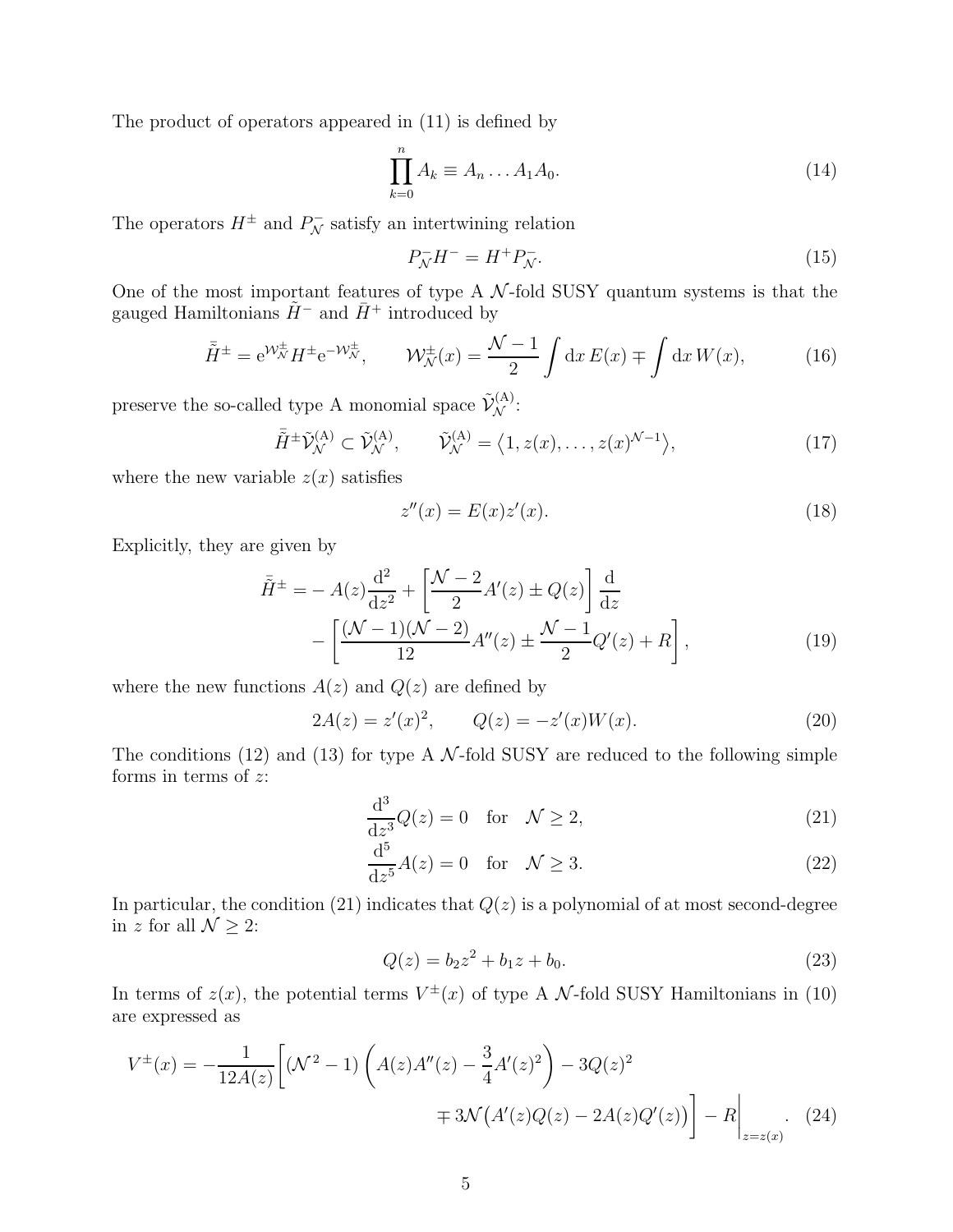The type A  $\mathcal{N}$ -fold SUSY systems (10) and (11) have an underlying symmetry which, as we shall show, plays a central role in investigating the existence of intermediate Hamiltonians. It is  $GL(2,\mathbb{C})$  linear fractional transformations on the variable z introduced as

$$
z = \frac{\alpha w + \beta}{\gamma w + \delta} \quad (\alpha, \beta, \gamma, \delta \in \mathbb{C}, \ \Delta \equiv \alpha \delta - \beta \gamma \neq 0). \tag{25}
$$

Then, the type A monomial space is invariant under the  $GL(2,\mathbb{C})$  transformations induced by  $(25)$ :

$$
\tilde{\mathcal{V}}_{\mathcal{N}}^{(\mathbf{A})}[z] \mapsto \hat{\tilde{\mathcal{V}}}_{\mathcal{N}}^{(\mathbf{A})}[w] = (\gamma w + \delta)^{\mathcal{N}-1} \tilde{\mathcal{V}}_{\mathcal{N}}^{(\mathbf{A})}[z] \Big|_{z = \frac{\alpha w + \beta}{\gamma w + \delta}} = \tilde{\mathcal{V}}_{\mathcal{N}}^{(\mathbf{A})}[w]. \tag{26}
$$

The gauged Hamiltonians  $\tilde{H}^-$  and  $\bar{H}^+$  are both such linear differential operators that preserve the type A monomial space, as was shown in (17). As a consequence, they are covariant under the following  $GL(2,\mathbb{C})$  transformations:

$$
\bar{\tilde{H}}^{\pm}[z] \mapsto \hat{\tilde{H}}^{\pm}[w] = (\gamma w + \delta)^{\mathcal{N}-1} \bar{\tilde{H}}^{\pm}[z](\gamma w + \delta)^{-(\mathcal{N}-1)} \Big|_{z = \frac{\alpha w + \beta}{\gamma w + \delta}},\tag{27}
$$

that is, the transformed operators  $\tilde{H}^-$  and  $\tilde{H}^+$  both have the same forms as given in (19) with z replaced by w and with  $A(z)$  and  $Q(z)$  replaced by the transformed functions  $\hat{A}(w)$ and  $\widehat{Q}(w)$  given by

$$
A(z) \mapsto \widehat{A}(w) = \Delta^{-2} (\gamma w + \delta)^4 A(z) \Big|_{z = \frac{\alpha w + \beta}{\gamma w + \delta}},
$$
\n(28)

$$
Q(z) \mapsto \widehat{Q}(w) = \Delta^{-1} (\gamma w + \delta)^2 Q(z) \Big|_{z = \frac{\alpha w + \beta}{\gamma w + \delta}}.
$$
\n(29)

In particular, the explicit form of  $\widehat{Q}(w)$  for arbitrary  $\mathcal{N} \geq 2$  is given by

$$
\widehat{Q}(w) = \widehat{b}_2 w^2 + \widehat{b}_1 w + \widehat{b}_0,
$$
\n(30)

with

$$
\begin{pmatrix}\n\hat{b}_2 \\
\hat{b}_1 \\
\hat{b}_0\n\end{pmatrix} = \Delta^{-1} \begin{pmatrix}\n\alpha^2 & \alpha\gamma & \gamma^2 \\
2\alpha\beta & \alpha\delta + \beta\gamma & 2\gamma\delta \\
\beta^2 & \beta\delta & \delta^2\n\end{pmatrix} \begin{pmatrix}\nb_2 \\
b_1 \\
b_0\n\end{pmatrix}.
$$
\n(31)

Utilizing the transformation (29) and the formulas

$$
w(x) = -\frac{\delta z(x) - \beta}{\gamma z(x) - \alpha}, \qquad w'(x) = \frac{\Delta z'(x)}{(\gamma z(x) - \alpha)^2} = \Delta^{-1}(\gamma w(x) + \delta)^2 z'(x), \tag{32}
$$

we obtain the transformations of  $W(x)$  and  $E(x)$  as

$$
W(x) \to \widehat{W}(x) = -\frac{\widehat{Q}(w)}{w'(x)} = -\frac{Q(z)}{z'(x)} = W(x),
$$
\n(33)

$$
E(x) \mapsto \widehat{E}(x) = \frac{w''(x)}{w'(x)} = \frac{z''(x)}{z'(x)} - \frac{2\gamma z'(x)}{\gamma z(x) - \alpha} = E(x) - \frac{2\gamma z'(x)}{\gamma z(x) - \alpha}.
$$
 (34)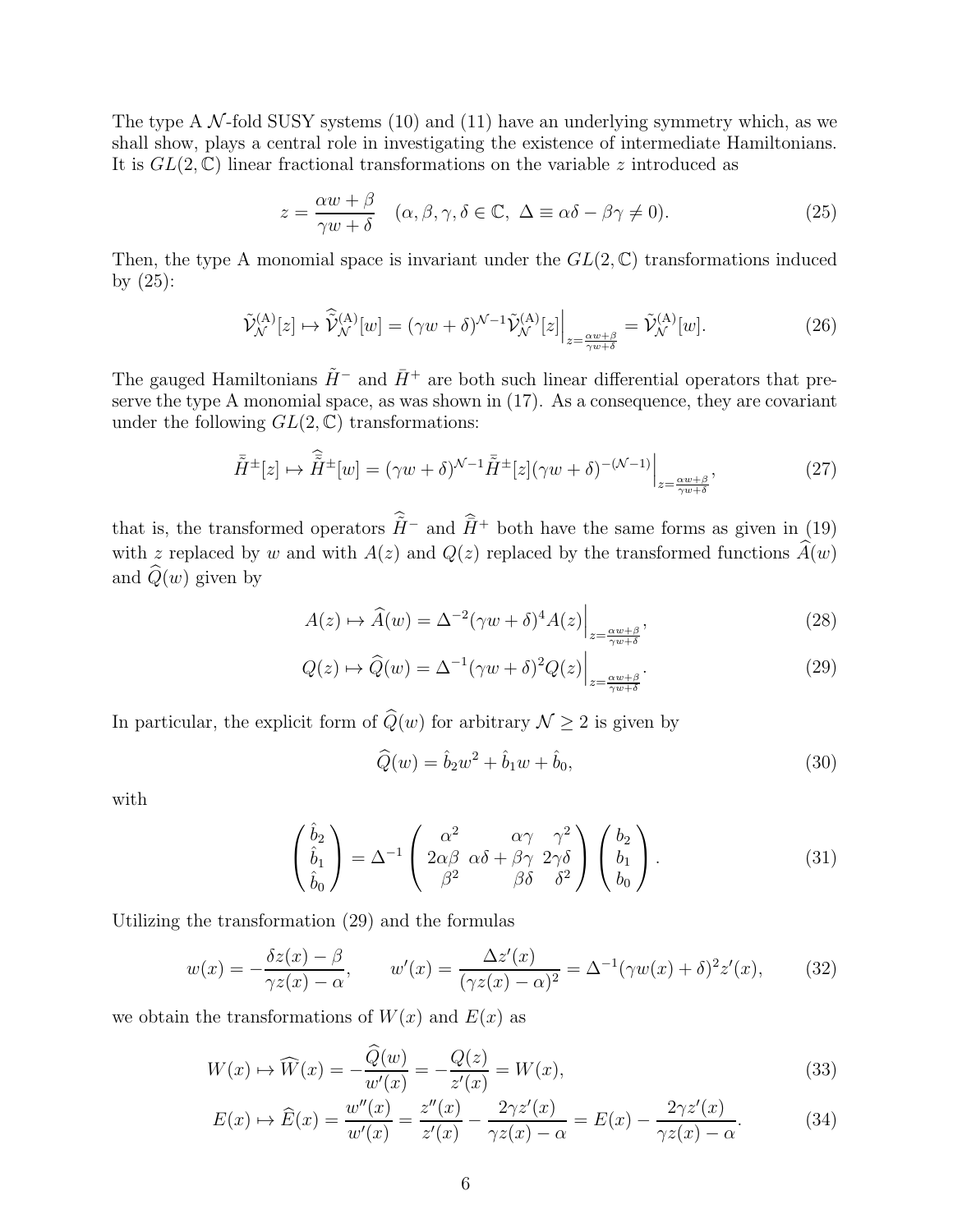The invariance of the pair of type A N-fold SUSY Hamiltonians  $H^{\pm}$  under the  $GL(2,\mathbb{C})$ transformations also follows from a direct application of (33) and (34):

$$
H^{\pm}[W,E] = H^{\pm}[\widehat{W},\widehat{E}],\tag{35}
$$

since  $\widehat{W}(x) = W(x)$  and from (18) and (34) we have

$$
2\widehat{E}'(x) - \widehat{E}(x)^2 = 2E'(x) - E(x)^2.
$$
 (36)

On the other hand, the invariance of the type A  $\mathcal{N}$ -fold supercharge  $P_{\mathcal{N}}^-$  is not manifest in the factorized form (11) and due to the fact that  $\widehat{E}(x) \neq E(x)$  the factorized form is in appearance not invariant:

$$
P_N^-(\widehat{W}, \widehat{E}) = \prod_{k=0}^{N-1} \left( \frac{d}{dx} + \widehat{W}(x) + \frac{N-1-2k}{2} \widehat{E}(x) \right)
$$
  
= 
$$
\prod_{k=0}^{N-1} \left( \frac{d}{dx} + W(x) + \frac{N-1-2k}{2} \left( E(x) - \frac{2\gamma z'(x)}{\gamma z(x) - \alpha} \right) \right).
$$
 (37)

The fact that  $P_{\mathcal{N}}^-$  is also invariant under the  $GL(2,\mathbb{C})$  transformations

$$
P_{\mathcal{N}}^{-}[\widehat{W}, \widehat{E}] = P_{\mathcal{N}}^{-}[W, E], \tag{38}
$$

proved in Ref. [25], despite the non-invariance in appearance for  $\gamma \neq 0$ , indicates that the type A  $\mathcal N$ -fold supercharge admits a one-parameter family of different factorizations characterized by the parameter  $\alpha/\gamma$ .

# III. INTERMEDIATE HAMILTONIANS FOR  $\mathcal{N}=2$

From now on, we shall restrict ourselves to the case of  $\mathcal{N}=2$ . The type A  $\mathcal{N}$ -fold SUSY systems (10) and (11) for  $\mathcal{N}=2$  read

$$
2H^{\pm} = -\frac{d^2}{dx^2} + W(x)^2 - \frac{E'(x)}{2} + \frac{E(x)^2}{4} - 2R \pm 2W'(x),\tag{39}
$$

$$
P_2^- = P_{21}^- P_{22}^- = \frac{d^2}{dx^2} + 2W(x)\frac{d}{dx} + W'(x) + W(x)^2 + \frac{E'(x)}{2} - \frac{E(x)^2}{4},\tag{40}
$$

where

$$
P_{21}^{-} = \frac{d}{dx} + W(x) - \frac{E(x)}{2}, \qquad P_{22}^{-} = \frac{d}{dx} + W(x) + \frac{E(x)}{2}.
$$
 (41)

The superHamiltonian  $H_2$  and the type A 2-fold supercharges  $Q_2^{\pm}$  introduced with the ordinary fermionic variables  $\psi^{\pm}$  as

$$
\mathbf{H}_2 = H^- \psi^- \psi^+ + H^+ \psi^+ \psi^-, \qquad \mathbf{Q}_2^{\pm} = P_2^{\mp} \psi^{\pm}, \tag{42}
$$

satisfy the type A 2-fold superalgebra [25]:

$$
[\mathbf{Q}_2^{\pm}, \mathbf{H}_2] = {\mathbf{Q}_2^{\pm}, \mathbf{Q}_2^{\pm} } = 0, \qquad {\mathbf{Q}_2^-, \mathbf{Q}_2^+ } = 4(\mathbf{H}_2 + R)^2 + 4b_0b_2 - b_1^2. \tag{43}
$$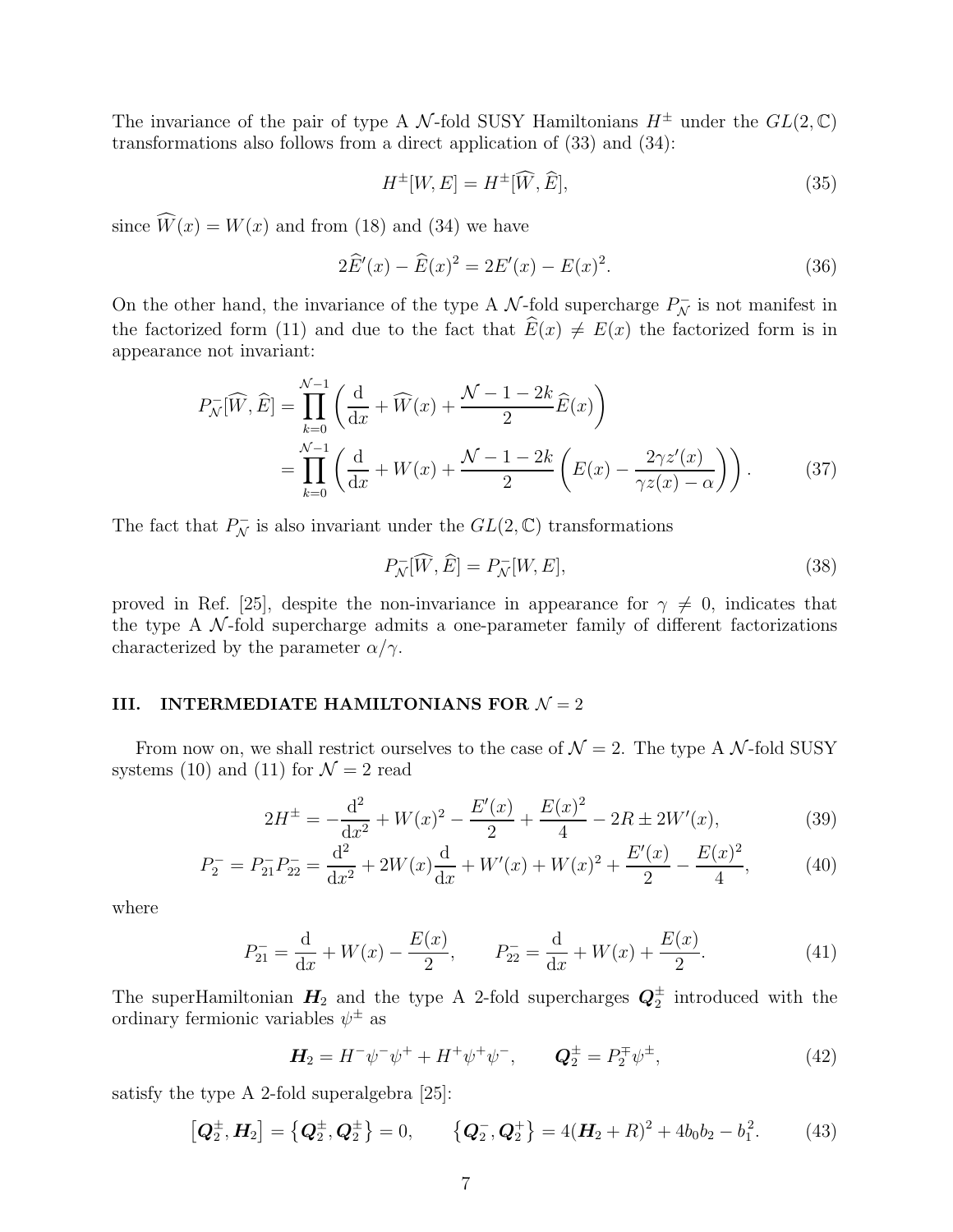In the expanded form of the type A 2-fold supercharge components (40), its invariance under the  $GL(2,\mathbb{C})$  transformations is now manifest by applying (33) and (36):

$$
P_2^-[{\widehat W},{\widehat E}] = P_2^-[W,E].\tag{44}
$$

However, each factor of the type A  $\mathcal N$ -fold supercharge in the factorized form is not invariant since  $E(x) \neq E(x)$  as shown in (37), and thus we generally have

$$
\widehat{P}_{21}^{-} \equiv P_{21}^{-}[\widehat{W}, \widehat{E}] \neq P_{21}^{-}[W, E], \qquad \widehat{P}_{22}^{-} \equiv P_{22}^{-}[\widehat{W}, \widehat{E}] \neq P_{22}^{-}[W, E]. \tag{45}
$$

Next, we introduce another Hamiltonian  $H^{11}$ , which we shall call an *intermediate* Hamiltonian, as

$$
P_{22}^-H^- = H^{11}P_{22}^-, \qquad P_{21}^-H^{11} = H^+P_{21}^-, \tag{46}
$$

which are compatible with (15). It is evident that  $H<sup>11</sup>$  is in general not invariant under the  $GL(2,\mathbb{C})$  transformation in contrast with  $H^{\pm}$  due to the fact that both of  $P_{21}^-$  and  $P_{22}^$ which intertwine  $H^{11}$  with  $H^{\pm}$  have no invariance (45). Hence, we can expect a family of intermediate Hamiltonians for each given type A 2-fold SUSY system. Needless to say, however, we do not always have such an intermediate Hamiltonian for a given system. The necessary and sufficient conditions for its existence are that there exist two constants  $C_{22}$ and  $C_{21}$  such that  $H^{\pm}$  and  $H^{i1}$  are expressed as (see, e.g., Refs. [2, 3, 4])

$$
2H^- = P_{22}^+ P_{22}^- + 2C_{22}, \quad 2H^+ = P_{21}^- P_{21}^+ + 2C_{21},
$$
  
\n
$$
2H^{11} = P_{22}^- P_{22}^+ + 2C_{22} = P_{21}^+ P_{21}^- + 2C_{21},
$$
\n(47)

where  $P_{ij}^+$  are the transpositions of  $P_{ij}^-$ , that is,<sup>2</sup>

$$
P_{21}^{+} = -\frac{d}{dx} + W(x) - \frac{E(x)}{2}, \qquad P_{22}^{+} = -\frac{d}{dx} + W(x) + \frac{E(x)}{2}.
$$
 (48)

More explicitly, the conditions (47) read

$$
2H^{-} = -\frac{d^{2}}{dx^{2}} + W(x)^{2} + E(x)W(x) + \frac{E(x)^{2}}{4} - \frac{E'(x)}{2} - W'(x) + 2C_{22},
$$
 (49a)

$$
2H^{11} = -\frac{d^2}{dx^2} + W(x)^2 + E(x)W(x) + \frac{E(x)^2}{4} + \frac{E'(x)}{2} + W'(x) + 2C_{22}
$$
  
= 
$$
-\frac{d^2}{dx^2} + W(x)^2 - E(x)W(x) + \frac{E(x)^2}{4} + \frac{E'(x)}{2} - W'(x) + 2C_{21},
$$
(49b)

$$
2H^{+} = -\frac{d^{2}}{dx^{2}} + W(x)^{2} - E(x)W(x) + \frac{E(x)^{2}}{4} - \frac{E'(x)}{2} + W'(x) + 2C_{21}.
$$
 (49c)

From Eqs. (39) and (49), the necessary and sufficient conditions reduce to

$$
W'(x) + E(x)W(x) = -2R - 2C_{22} = C_{21} - C_{22} = 2C_{21} + 2R.
$$
 (50)

<sup>&</sup>lt;sup>2</sup> Note that we do not assume the reality of the functions  $W(x)$  and  $E(x)$ .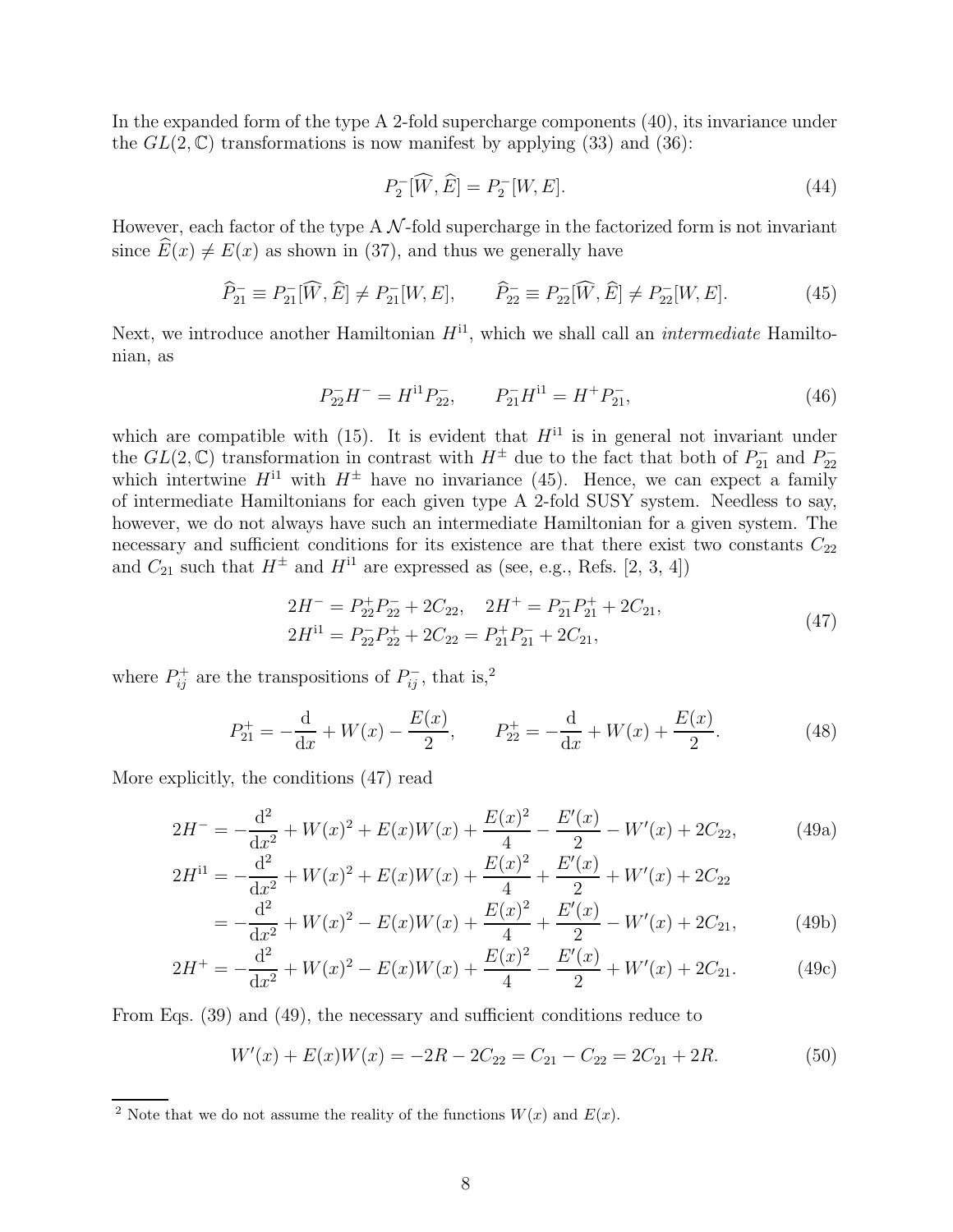Noting the relation

$$
W'(x) + E(x)W(x) = -Q'(z),
$$
\n(51)

which easily follows from  $(18)$  and  $(20)$ , we find that the latter conditions  $(50)$  are equivalent to

$$
Q(z) = (C_{22} - C_{21})z + b_0, \qquad -2R = C_{22} + C_{21}, \tag{52}
$$

with  $b_0$  being another constant. We recall that for the most general type A N-fold SUSY systems for all  $\mathcal{N} > 2$ ,  $Q(z)$  is given by a polynomial of at most second-degree (23). Hence, a given type A 2-fold SUSY system (39) admits an intermediate Hamiltonian  $H^{11}$  satisfying Eq. (46) if and only if

$$
b_2 = 0, \quad b_1 = C_{22} - C_{21}, \quad -2R = C_{22} + C_{21}.
$$
\n
$$
(53)
$$

The last two conditions in (53) just determine these constants for the given values of  $b_1$  and R. Hence, only the first condition in (53) is essential for the existence of an intermediate Hamiltonian.

As was discussed previously, the type A 2-fold supercharge  $P_2^$  $b_2^{\prime -}$  is invariant under the  $GL(2,\mathbb{C})$  transformation (44) while its factors  $P_{22}^-$  and  $P_{21}^-$  are not (45) for  $\gamma \neq 0$ . As a consequence, the necessary and sufficient conditions (53) for the existence of another intermediate Hamiltonian  $H^{12}$  after a  $GL(2,\mathbb{C})$  transformation are accordingly changed as

$$
\hat{b}_2 = 0, \quad \hat{b}_1 = \hat{C}_{22} - \hat{C}_{21}, \quad -2R = \hat{C}_{22} + \hat{C}_{21}, \tag{54}
$$

where  $\hat{C}_{22}$  and  $\hat{C}_{21}$  are another set of constants. Again, only the first condition in (54) is essential for the existence of another intermediate Hamiltonian  $H^{12}$  after the transformation. Under the fulfillment of the conditions (54), the original type A 2-fold SUSY Hamiltonians  $H^{\pm}$  and the new intermediate Hamiltonian  $H^{12}$  are expressed in terms of the transformed supercharges as

$$
2H^{-} = \widehat{P}_{22}^{+}\widehat{P}_{22}^{-} + 2\widehat{C}_{22}, \quad 2H^{+} = \widehat{P}_{21}^{-}\widehat{P}_{21}^{+} + 2\widehat{C}_{21},
$$
  
\n
$$
2H^{12} = \widehat{P}_{22}^{-}\widehat{P}_{22}^{+} + 2\widehat{C}_{22} = \widehat{P}_{21}^{+}\widehat{P}_{21}^{-} + 2\widehat{C}_{21},
$$
\n(55)

where  $\widehat{P}_{ij}^+$  are the transpositions of  $\widehat{P}_{ij}^-$  which were defined in (45), that is,

$$
\widehat{P}_{21}^{\pm} = \mp \frac{d}{dx} + \widehat{W}(x) - \frac{\widehat{E}(x)}{2}, \qquad \widehat{P}_{22}^{\pm} = \mp \frac{d}{dx} + \widehat{W}(x) + \frac{\widehat{E}(x)}{2}.
$$
 (56)

It is now clear that a type A 2-fold SUSY system which satisfies the conditions (53) and thus admits an intermediate Hamiltonian  $H^{11}$  also admits another different intermediate Hamiltonian  $H^{12}$  after a  $GL(2,\mathbb{C})$  transformation with  $\gamma \neq 0$  if and only if the conditions (54) are simultaneously fulfilled in addition to (53). It essentially means the satisfaction of  $b_2 = \hat{b}_2 = 0$ . From the transformation formula (31) we immediately see that it is only possible for the  $GL(2,\mathbb{C})$  transformation with  $\gamma \neq 0$  which satisfies

$$
\alpha b_1 + \gamma b_0 = 0. \tag{57}
$$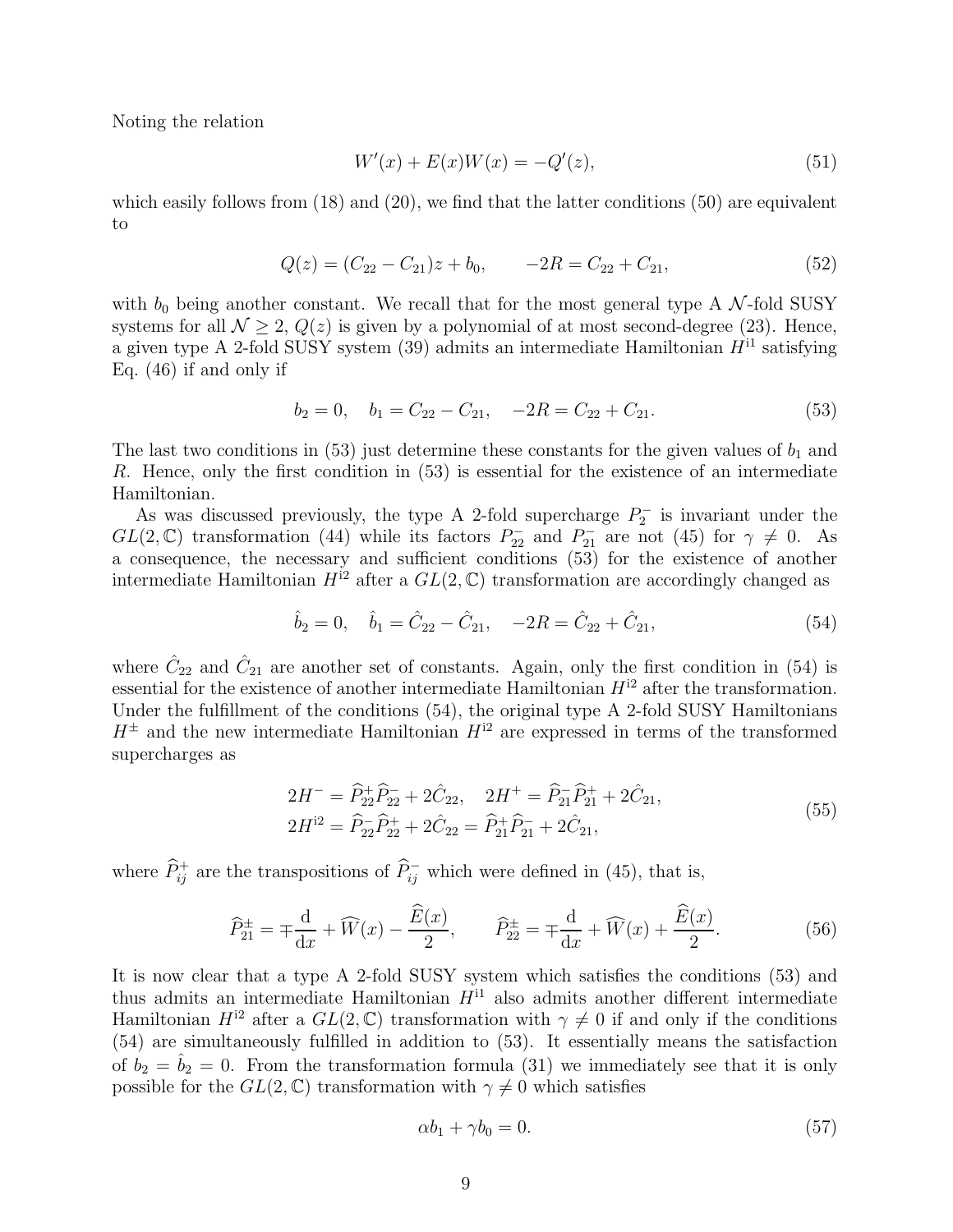| Conditions            | Number of $H^1$ |
|-----------------------|-----------------|
| $b_2\neq 0$           |                 |
| $b_2 = b_1 = 0$       |                 |
| $b_2 = 0, b_1 \neq 0$ |                 |

TABLE I: The admissible numbers of different intermediate Hamiltonians in type A 2-fold supersymmetry.

Let us first consider the case when  $b_1 = 0$ . In this case we can assume that  $b_0 \neq 0$ ; otherwise  $Q(z) = 0$  since  $b_2 = 0$  is already assumed in order to meet the condition (53), and from (24)  $V^-(x) = V^+(x)$  which means that the system is trivial as 2-fold SUSY. But for  $b_1 = 0$  and  $b_0 \neq 0$  there is no solution to the equation (57) except for  $\gamma = 0$ . But for any  $GL(2,\mathbb{C})$  transformation with  $\gamma=0$ , the function  $E(x)$  is invariant by Eq. (34) and so is the intermediate Hamiltonian  $H^{11}$ . Hence in the case of  $b_1 = 0$  the factorization of type A 2-fold supercharge admitting intermediate Hamiltonians is unique. On the other hand, in the case of  $b_1 \neq 0$  the solution to the equation (57) is given by

$$
\alpha/\gamma = -b_0/b_1. \tag{58}
$$

As was shown previously, any type A 2-fold supercharge admits one-parameter family of factorizations  $P_2^- = P_{21}^- P_{22}^-$  characterized by the parameter  $\alpha/\gamma$ . In addition, any type A 2-fold SUSY system with  $b_2 = 0$  has at least one intermediate Hamiltonian  $H^{11}$ . Then, the result (58) tells us that if the system further satisfies  $b_1 \neq 0$ , it can admit a one and only one additional and different intermediate Hamiltonian  $H^{i2}$  at the one point (58) in the parameter space of  $\alpha/\gamma \in \mathbb{C}$ . In Table I, we summarize the results.

## IV. SECOND-ORDER PARASUPERSYMMETRY

In the previous section, we have just verified that a type A 2-fold SUSY system  $(H^{\pm}, P_{2}^{-} =$  $P_{21}^{-}P_{22}^{-}$  admits (at least) one intermediate Hamiltonian  $H^{11}$  if and only if the condition  $b_2 = 0$ holds. In this section, we shall further show that any such a system can possess an additional symmetry, namely, parasupersymmetry of order 2 introduced in Ref. [28]. Indeed, for a given such type A 2-fold SUSY system we can define a triple of operators  $(H_P, Q_P^{\pm})$  by

$$
\mathbf{H}_{\rm P} = H^-(\psi_{\rm P}^-)^2(\psi_{\rm P}^+)^2 + H^{\rm il}(\psi_{\rm P}^+\psi_{\rm P}^- - (\psi_{\rm P}^+)^2(\psi_{\rm P}^-)^2) + H^+(\psi_{\rm P}^+)^2(\psi_{\rm P}^-)^2,\tag{59a}
$$

$$
\mathbf{Q}_{\rm P}^{-} = P_{22}^{+}(\psi_{\rm P}^{-})^{2}\psi_{\rm P}^{+} + P_{21}^{+}\psi_{\rm P}^{+}(\psi_{\rm P}^{-})^{2}, \quad \mathbf{Q}_{\rm P}^{+} = P_{22}^{-}\psi_{\rm P}^{-}(\psi_{\rm P}^{+})^{2} + P_{21}^{-}(\psi_{\rm P}^{+})^{2}\psi_{\rm P}^{-},\tag{59b}
$$

where  $\psi_{\rm P}^{\pm}$  $_{\rm P}^{\pm}$  are parafermions of order 2 satisfying [29]

$$
(\psi_{\mathcal{P}}^{\pm})^2 \neq 0, \quad (\psi_{\mathcal{P}}^{\pm})^3 = 0, \quad {\psi_{\mathcal{P}}^-, \psi_{\mathcal{P}}^+} + {\{(\psi_{\mathcal{P}}^-)^2, (\psi_{\mathcal{P}}^+)^2\}} = 2I. \tag{60}
$$

Then, using Eq. (47) and the parafermionic algebra of order 2 in Ref. [29] we can show that the triple  $(H_P, Q_P^{\pm})$  defined as (59) satisfies the second-order paraSUSY relations in Ref. [28]:

$$
(\mathbf{Q}_{\mathbf{P}}^{\pm})^2 \neq 0, \quad (\mathbf{Q}_{\mathbf{P}}^{\pm})^3 = 0, \quad [\mathbf{Q}_{\mathbf{P}}^{\pm}, \mathbf{H}_{\mathbf{P}}] = 0, \tag{61}
$$

$$
(Q_P^{\pm})^2 Q_P^{\mp} + Q_P^{\pm} Q_P^{\mp} Q_P^{\pm} + Q_P^{\mp} (Q_P^{\pm})^2 = 4 Q_P^{\pm} H_P, \tag{62}
$$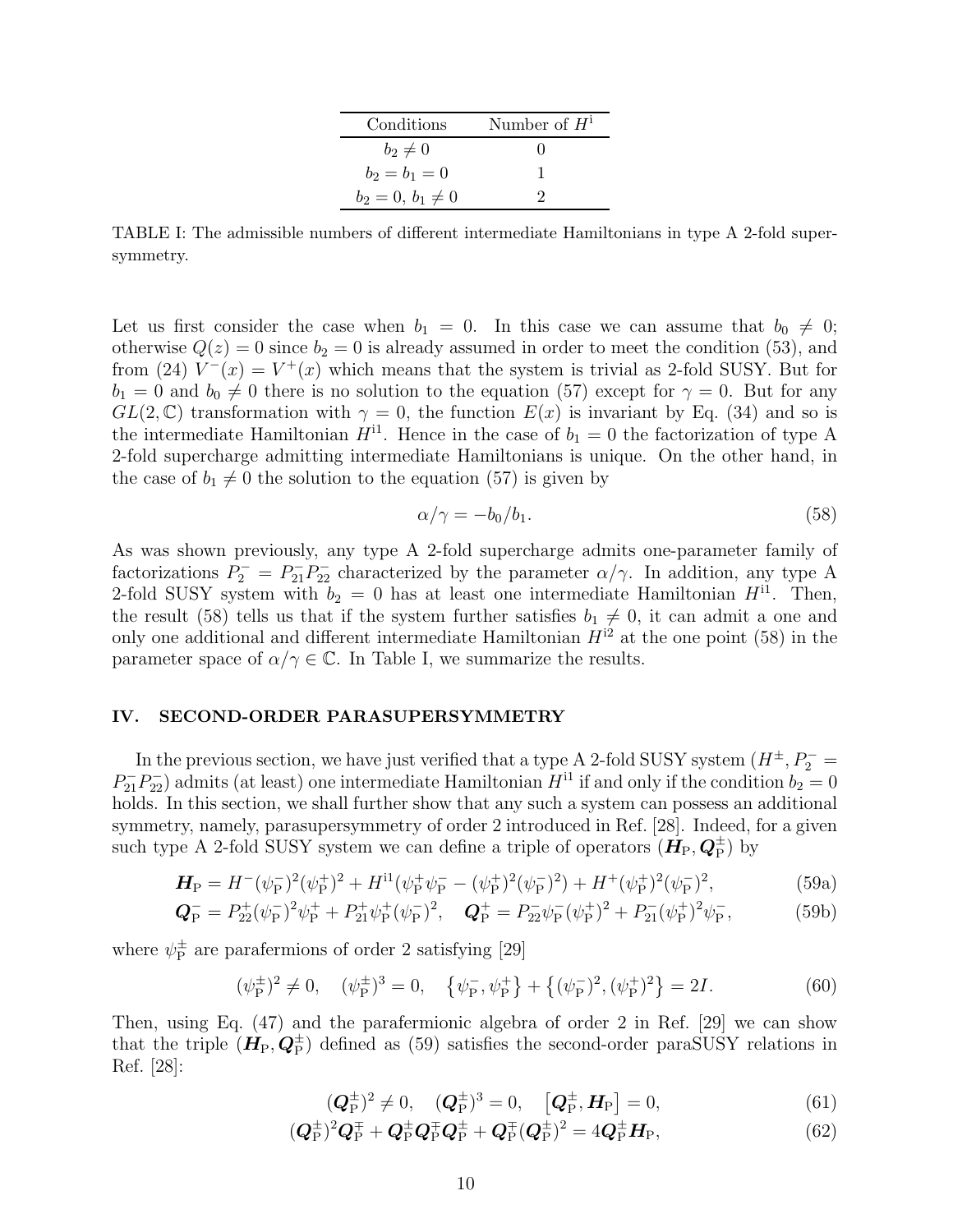if and only if the constants  $C_{ij}$  in (47) satisfy

$$
C_{22} = -C_{21} = b_1/2, \tag{63}
$$

and thus in particular  $R = 0$  by (53). Hence, we conclude that any type A 2-fold SUSY quantum system with (at least) one intermediate Hamiltonian also has paraSUSY of order 2 when  $R = 0$ . The additional restriction  $R = 0$  arises since one of the paraSUSY conditions (62) is not invariant under any constant shift of  $H_P$ . Furthermore, as was shown in Ref. [29] this type of realization of second-order paraSUSY systems admits an additional novel nonlinear relation as the following (cf., Eq. (6.66) in the latter reference):

$$
(Q_{\rm P}^{-})^2 (Q_{\rm P}^{+})^2 + Q_{\rm P}^{\pm} (Q_{\rm P}^{\mp})^2 Q_{\rm P}^{\pm} + (Q_{\rm P}^{+})^2 (Q_{\rm P}^{-})^2 = 4(H_{\rm P})^2 - b_1^2,
$$
\n(64)

which can be regarded as a generalized (type A) 2-fold superalgebra. In fact, on the one hand we immediately have from the paraSUSY relations in  $(61)$ 

$$
\left\{ (\mathbf{Q}_{\mathrm{P}}^{\pm})^2, (\mathbf{Q}_{\mathrm{P}}^{\pm})^2 \right\} = 0, \qquad \left[ (\mathbf{Q}_{\mathrm{P}}^{\pm})^2, \mathbf{H}_{\mathrm{P}} \right] = 0, \tag{65}
$$

while on the other hand the nonlinear relation (64) reduces, in the subsector with the parafermion number zero and two, to

$$
\left\{ (\boldsymbol{Q}_{\mathrm{P}}^{-})^{2}, (\boldsymbol{Q}_{\mathrm{P}}^{+})^{2} \right\} = 4(\boldsymbol{H}_{\mathrm{P}})^{2} - b_{1}^{2}.
$$
 (66)

Then, the commutation and anti-commutation relations (65) and (66) are, under the assumed condition  $b_2 = 0$  and  $R = 0$ , entirely identical with the type A 2-fold superalgebra (43) with the trivial identification of the type A 2-fold supercharges  $Q_2^{\pm}$  with  $(Q_P^{\pm})^2$  and with the observation that in the subsector  $H_P$  is essentially identical with  $H_2$ . The relation between type A 2-fold SUSY and second-order paraSUSY was briefly referred to in Ref. [29]. Here we have firstly shown the necessary and sufficient conditions for a type A 2-fold SUSY system to admit simultaneously second-order paraSUSY, namely, Eqs. (53) and (63). Finally, it is evident that we can construct two sets of second-order paraSUSY systems whenever a type A 2-fold SUSY system has two different intermediate Hamiltonians.

# V. AN APPLICATION TO THE GENERALIZED PÖSCHL-TELLER POTEN-TIAL

As an application of the general framework discussed in the previous two sections, we shall reconstruct the BQR SSUSY model  $(1)$ – $(9)$  and its generalization which preserves all the SUSY and SSUSY structure therein. To this end, let us first choose the change of variable  $z = z(x)$  which determines the relation between physical Hamiltonians and gauged ones as

$$
z(x) = -(\sinh x)^{-2B} \left(\tanh \frac{x}{2}\right)^{2A+1}
$$
  
=  $-2^{-2B} \left(\sinh \frac{x}{2}\right)^{2A-2B+1} \left(\cosh \frac{x}{2}\right)^{-(2A+2B+1)},$  (67)

where A and B are both constants. The function  $A(z) = z'(x)^2/2$  defined in (20) and its derivatives with respect to z are in general transcendental functions of z. Explicitly, they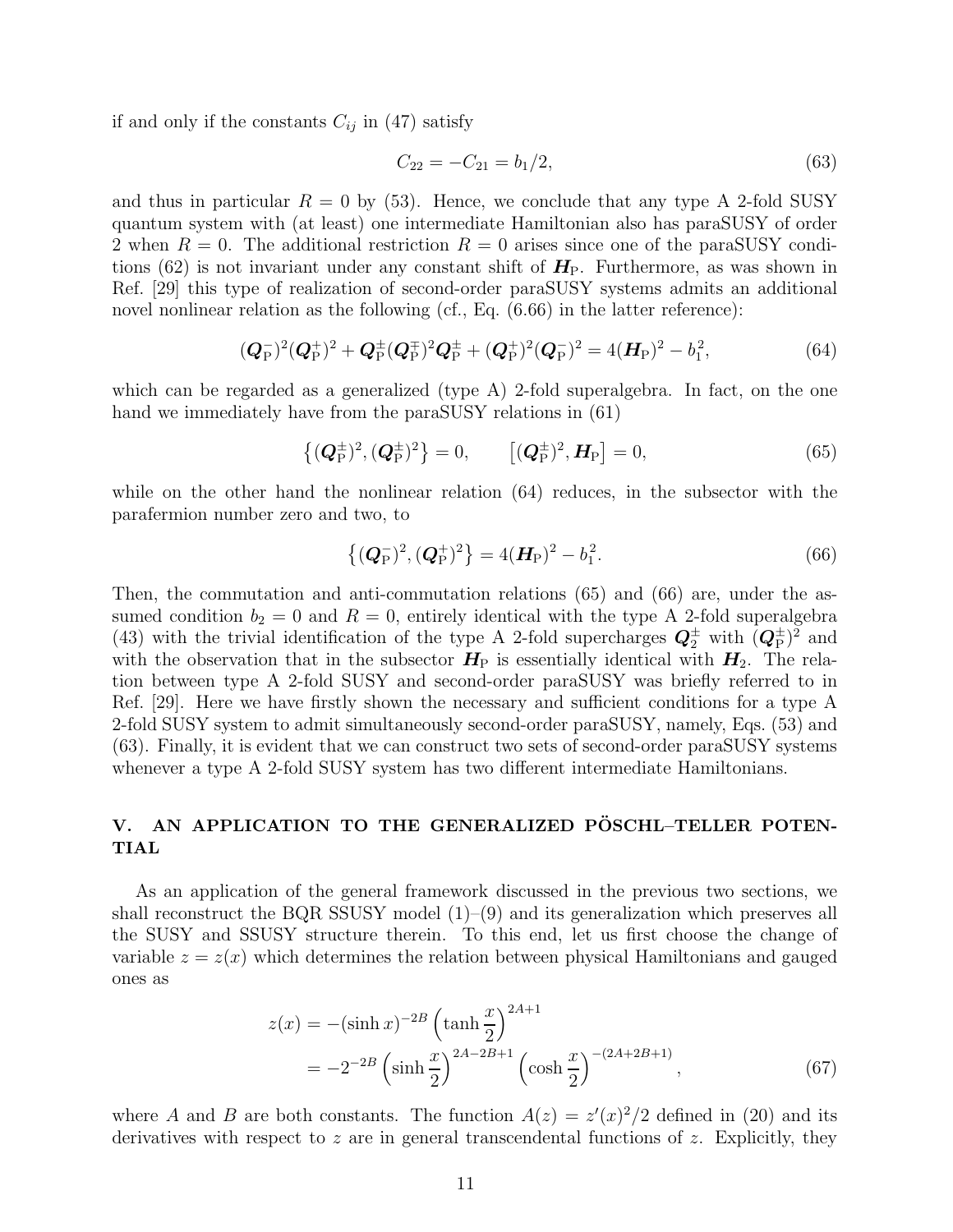read

$$
z'(x) = -z(x)\frac{2B\cosh x - 2A - 1}{\sinh x},
$$
\n(68)

$$
A(z) = \frac{z(x)^2 (2B \cosh x - 2A - 1)^2}{2 \sinh^2 x},
$$
\n(69)

$$
A'(z) = z(x) \left( 4B^2 - \frac{\alpha_1^+ \cosh x - \alpha_2^+}{\sinh^2 x} \right),\tag{70}
$$

$$
A''(z) = 4B^2 - \frac{\beta_1 \cosh x - \beta_2}{\sinh^2 x} - \frac{2A + 1}{2B \cosh x - 2A - 1},
$$
\n(71)

where  $\alpha_i^+$  and  $\beta_i$  are all constants given by

$$
\alpha_1^{\pm} = (2A + 1)(4B \pm 1), \qquad \alpha_2^{\pm} = (2A + 1)^2 + 2B(2B \pm 1), \tag{72}
$$

$$
\beta_1 = (2A+1)(4B+3), \qquad \beta_2 = (2A+1)^2 + 2(B+1)(2B+1). \tag{73}
$$

Substituting them into the most general form of a pair of type A 2-fold SUSY potentials, Eq. (24) with  $\mathcal{N} = 2$ , we obtain

$$
V^{\pm}(x) = \frac{Q(z(x))^{2} \sinh^{2} x}{2z(x)^{2}(2B \cosh x - 2A - 1)^{2}} + \frac{4(2A + 1)B \cosh x + (2A + 1)^{2} - 12B^{2}}{8(2B \cosh x - 2A - 1)^{2}} - \frac{(2A + 1)B \cosh x - A(A + 1) - B^{2}}{2 \sinh^{2} x} + \frac{B^{2}}{2} - R + \frac{Q(z(x))(4B^{2} \sinh^{2} x - \alpha_{1}^{+} \cosh x + \alpha_{2}^{+})}{z(x)(2B \cosh x - 2A - 1)^{2}} \mp Q'(z(x)), \tag{74}
$$

where  $Q(z)$  is a polynomial of at most second-degree given as in (23). The function  $W(x)$ characterizing the type A system in this case reads

$$
W(x) = -\frac{Q(z(x))}{z'(x)} = \frac{Q(z(x))\sinh x}{z(x)(2B\cosh x - 2A - 1)}.
$$
\n(75)

The other function  $E(x)$  defined through the relation (18), which also characterizes the type A system, is calculated as

$$
E(x) = \frac{z''(x)}{z'(x)} = -\frac{(2B+1)\cosh x - 2A - 1}{\sinh x} + \frac{2B\sinh x}{2B\cosh x - 2A - 1}.
$$
 (76)

Next, let us consider the case when the type A 2-fold SUSY system admits an intermediate Hamiltonian, namely,  $b_2 = 0$ . From (75) and (76) we have

$$
W'(x) = \frac{Q(z(x))}{z(x)} - Q'(z(x)) - \frac{(2A+1)\cosh x - 2B}{z(x)(2B\cosh x - 2A - 1)^2}Q(z(x)),\tag{77}
$$

$$
E'(x) = -\frac{2(2A+1)B\cosh x - 4B^2}{(2B\cosh x - 2A - 1)^2} - \frac{(2A+1)\cosh x - 2B - 1}{\sinh^2 x},
$$
(78)

$$
E(x)^{2} = 4B^{2} + \frac{(2A + 1)^{2} - 4B^{2}}{(2B \cosh x - 2A - 1)^{2}} - \frac{2(2A + 1)(2B + 1)\cosh x - (2A + 1)^{2} - (2B + 1)^{2}}{\sinh^{2} x}.
$$
 (79)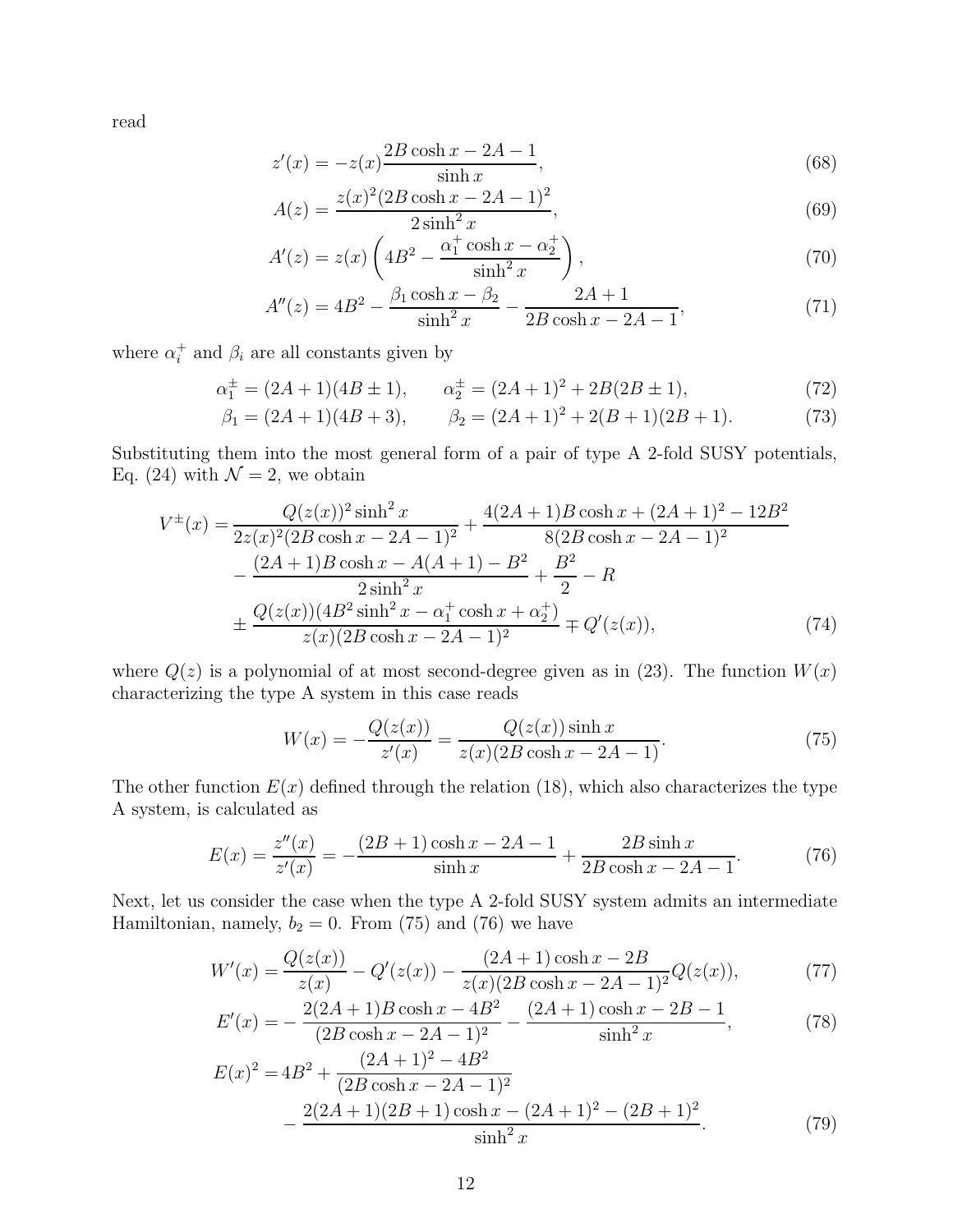Substituting (75)–(79) into (49b), using the relations (53) among the constants, and noting that  $Q'(z) = b_1$  when  $b_2 = 0$ , we obtain the intermediate potential  $V^{11}(x)$  as

$$
V^{i1}(x) = \frac{Q(z(x))^{2} \sinh^{2} x}{2z(x)^{2} (2B \cosh x - 2A - 1)^{2}} - \frac{4(2A + 1)B \cosh x - (2A + 1)^{2} - 4B^{2}}{8(2B \cosh x - 2A - 1)^{2}} - \frac{(2A + 1)(B + 1)\cosh x - A(A + 1) - (B + 1)^{2}}{2\sinh^{2} x} + \frac{B^{2}}{2} - R.
$$
 (80)

Next, we shall consider the case when the system admits another different intermediate Hamiltonian  $H^{i2}$ , namely,  $b_1 \neq 0$ . The  $GL(2,\mathbb{C})$  transformation which takes the type A 2-fold supercharge to another factorization for which  $H^{12}$  exists must satisfy the condition (58). The parameter  $\delta$  does not play an important role in our context, so we set  $\delta = 0$ without any loss of generality. But in this case  $\beta$  cannot be 0 otherwise  $\Delta = 0$ . Thus, we fix the parameters as

$$
\alpha/\gamma = -b_0/b_1 \equiv -z_0, \qquad \beta/\gamma = -1, \qquad \delta = 0. \tag{81}
$$

In other words, we choose the following  $GL(2,\mathbb{C})$  transformation on the variable  $z(x)$ :

$$
w(x) = -\frac{1}{z(x) + z_0} = \frac{1}{(\sinh x)^{-2B} (\tanh x/2)^{2A+1} - z_0}.
$$
 (82)

The function  $W(x)$  is invariant under the transformation (see, Eq. (33)) while  $E(x)$  is transformed according to (34) as

$$
\widehat{E}(x) = E(x) - \frac{2z'(x)}{z(x) + z_0} = E(x) + \frac{2z(x)}{z(x) + z_0} \frac{2B\cosh x - 2A - 1}{\sinh x}
$$

$$
= \frac{[(2B - 1)z(x) - (2B + 1)z_0]\cosh x - (2A + 1)(z(x) - z_0)}{(z(x) + z_0)\sinh x}
$$

$$
+ \frac{2B\sinh x}{2B\cosh x - 2A - 1}.
$$
(83)

Noting the relation  $Q(z) = b_1(z + z_0)$  when  $b_2 = 0$ , we have

$$
\widehat{E}(x)\widehat{W}(x) = E(x)W(x) + 2b_1.
$$
\n(84)

From the second expression of  $\widehat{E}(x)$  in (83), we obtain the following formulas:

$$
\widehat{E}'(x) = E'(x) + \frac{2z(x)}{z(x) + z_0} \frac{(2A+1)\cosh x - 2B}{\sinh^2 x} \n- \frac{2z_0z(x)}{(z(x) + z_0)^2} \frac{(2B\cosh x - 2A - 1)^2}{\sinh^2 x},
$$
\n
$$
\widehat{E}(x)^2 = E(x)^2 + \frac{8Bz(x)}{z(x) + z_0} - \frac{4z(x)\cosh x(2B\cosh x - 2A - 1)}{(z(x) + z_0)\sinh^2 x}
$$
\n(85)

$$
\frac{z(x) + z_0}{z(x) + z_0} \frac{(z(x) + z_0)\sinh^2 x}{(z(x) + z_0)^2 \sinh^2 x} - \frac{4z_0 z(x)(2B\cosh x - 2A - 1)^2}{(z(x) + z_0)^2 \sinh^2 x}.
$$
 (86)

Substituting (83)–(86) into Eq. (55) and noting that  $\hat{b}_1 = -b_1$  by the transformation formula (31) in our choice of the parameters (81), we obtain for  $H^{\pm}$  the same potentials as the ones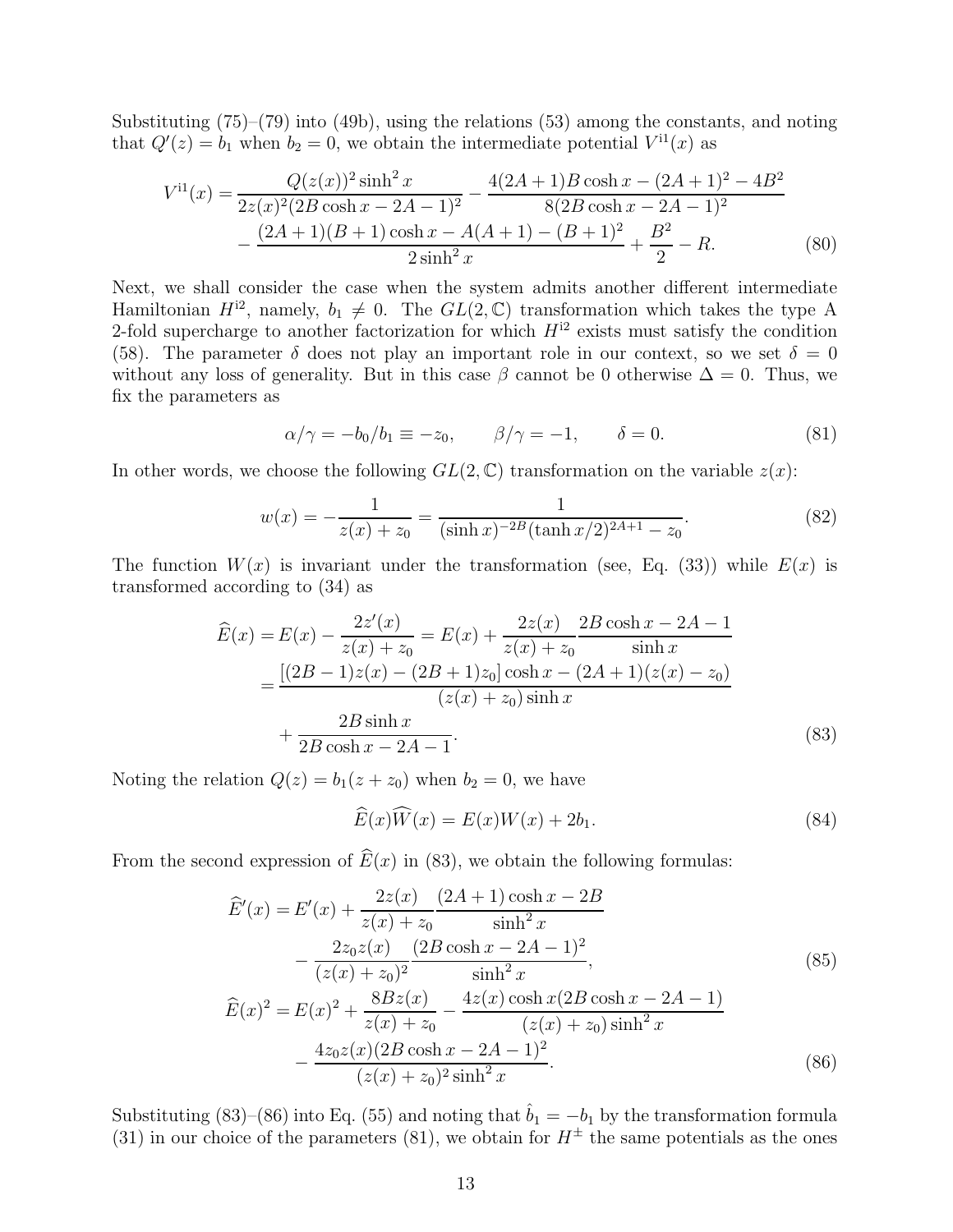in (74), as they should be, while for the other intermediate Hamiltonian  $H^{12}$  the following form of the potential:

$$
V^{i2}(x) = V^{i1}(x) + \frac{z(x)^{2}[(2A+1)\cosh x - 2B]}{(z(x) + z_{0})^{2}\sinh^{2} x} + \frac{z_{0}z(x)(\alpha_{1}^{+}\cosh x - \alpha_{2}^{+})}{(z(x) + z_{0})^{2}\sinh^{2} x} - \frac{4B^{2}z_{0}z(x)}{(z + z_{0})^{2}}.
$$
\n(87)

If we substitute (80) for  $V^{11}(x)$  into the above, we finally obtain the full expression of  $V^{12}(x)$ as

$$
V^{i2}(x) = \frac{Q(z(x))^{2} \sinh^{2} x}{2z(x)^{2}(2B \cosh x - 2A - 1)^{2}} - \frac{4(2A + 1)B \cosh x - (2A + 1)^{2} - 4B^{2}}{8(2B \cosh x - 2A - 1)^{2}} - \frac{(2A + 1)(B - 1)\cosh x - A(A + 1) - (B - 1)^{2}}{2\sinh^{2} x} + \frac{B^{2}}{2} - R + \frac{z_{0}z(x)(\alpha_{1}^{-}\cosh x - \alpha_{2}^{-})}{(z(x) + z_{0})^{2}\sinh^{2} x} - \frac{z_{0}^{2}[(2A + 1)\cosh x - 2B]}{(z(x) + z_{0})^{2}} - \frac{4B^{2}z_{0}z(x)}{(z(x) + z_{0})^{2}},
$$
(88)

where  $\alpha_i^ \overline{i}$  are defined in (72). We are now in a position to show that the type A 2-fold system with the two intermediate Hamiltonians (74), (80), and (88) contains as a special case the BQR SSUSY model (1)–(9). For the purpose, let put  $b_0 = 0$  and  $b_1 = bB$ . In this case,  $Q(z) = bBz$  and  $z_0 = b_0/b_1 = 0$ . Then, the 2-fold SUSY pair of the potentials (74) and the two intermediate potentials (80) and (88) reduce to, respectively,

$$
V^{\pm}(x) = \frac{4(b^2+1)(2A+1)B\cosh x - (b^2-1)(2A+1)^2 - 4(b^2+3)B^2}{8(2B\cosh x - 2A - 1)^2} -\frac{(2A+1)B\cosh x - A(A+1) - B^2}{2\sinh^2 x} + \frac{b^2}{8} + \frac{B^2}{2} - R \mp bB\frac{(2A+1)\cosh x - 2B}{(2B\cosh x - 2A - 1)^2},
$$
\n(89)

and

$$
V^{i1}(x) = (b^2 - 1) \frac{4(2A + 1)B \cosh x - (2A + 1)^2 - 4B^2}{8(2B \cosh x - 2A - 1)^2} - \frac{(2A + 1)(B + 1)\cosh x - A(A + 1) - (B + 1)^2}{\sinh^2 x} + \frac{b^2}{8} + \frac{B^2}{2} - R,
$$
 (90)

and

$$
V^{i2}(x) = (b^2 - 1) \frac{4(2A + 1)B \cosh x - (2A + 1)^2 - 4B^2}{8(2B \cosh x - 2A - 1)^2} - \frac{(2A + 1)(B - 1)\cosh x - A(A + 1) - (B - 1)^2}{\sinh^2 x} + \frac{b^2}{8} + \frac{B^2}{2} - R.
$$
 (91)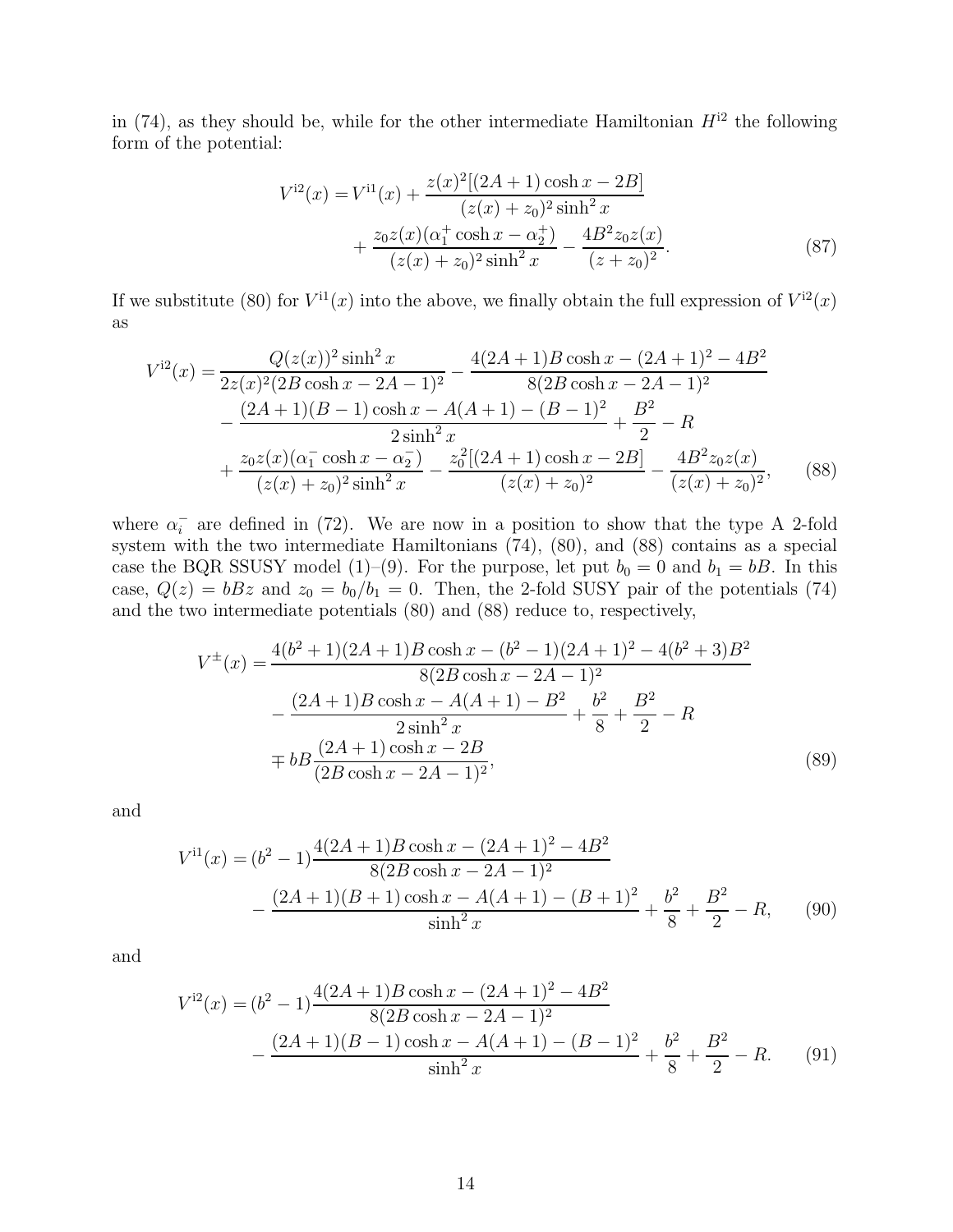The components of supercharges  $P_{ij}^{\pm}$  and  $\widehat{P}_{ij}^{\pm}$  given by (41), (48), and (56) in this case read

$$
P_{21}^{\pm} = \mp \frac{d}{dx} + \frac{(2B+1)\cosh x - 2A - 1}{2\sinh x} + \frac{(b-1)B\sinh x}{2B\cosh x - 2A - 1},
$$
(92)

$$
P_{22}^{\pm} = \mp \frac{d}{dx} - \frac{(2B+1)\cosh x - 2A - 1}{2\sinh x} + \frac{(b+1)B\sinh x}{2B\cosh x - 2A - 1},
$$
(93)

$$
\widehat{P}_{21}^{\pm} = \mp \frac{d}{dx} - \frac{(2B - 1)\cosh x - 2A - 1}{2\sinh x} + \frac{(b - 1)B\sinh x}{2B\cosh x - 2A - 1},
$$
\n(94)

$$
\widehat{P}_{22}^{\pm} = \mp \frac{d}{dx} + \frac{(2B - 1)\cosh x - 2A - 1}{2\sinh x} + \frac{(b + 1)B\sinh x}{2B\cosh x - 2A - 1}.
$$
\n(95)

It is now easy to see that the BQR SSUSY model is realized when  $b = -1$ . Indeed, we have the following correspondences when  $b = -1$ :

$$
2V^{-}(x) = V_{A,B}(x) + \frac{1}{4} + B^{2} - 2R, \quad 2V^{+}(x) = V_{A,B,\text{ext}}(x) + \frac{1}{4} + B^{2} - 2R,\tag{96}
$$

$$
2V^{11}(x) = V_{A,B+1}(x) + \frac{1}{4} + B^2 - 2R, \quad 2V^{12}(x) = V_{A,B-1}(x) + \frac{1}{4} + B^2 - 2R,\tag{97}
$$

$$
P_{21}^-
$$
 or  $\hat{P}_{21}^- = \hat{A}$ ,  $P_{21}^+$  or  $\hat{P}_{21}^+ = \hat{A}^\dagger$ ,  $P_{22}^-$  or  $\hat{P}_{22}^- = \hat{B}$ ,  $P_{22}^+$  or  $\hat{P}_{22}^+ = \hat{B}^\dagger$ , (98)

and in particular  $P_2^- = P_{21}^- P_{22}^- = \hat{P}_{21}^- \hat{P}_{22}^- = \hat{A}\hat{B}$ . The relations among the constants are given by

$$
\bar{c} = 4C_{22} = -4C_{21} = -2B
$$
 or  $\bar{c} = 4\hat{C}_{22} = -4\hat{C}_{21} = 2B,$  (99)

$$
-\tilde{E} + \frac{\bar{c}}{2} = -E - \frac{\bar{c}}{2} = B^2 + \frac{1}{4}, \qquad R = 0.
$$
 (100)

The last equality  $R = 0$  means from the results in Section IV that the BQR SSUSY model also has second-order paraSUSY. We note that the reason why the BQR SSUSY model is realized as the particular case  $b_2 = b_0 = 0$  of the most general type A 2-fold SUSY is the same as the one discussed in Ref. [27], Section 5.

## VI. DISCUSSION AND SUMMARY

In this article, we have investigated in detail under what conditions type  $A \mathcal{N}$ -fold SUSY systems can have intermediate Hamiltonians in the case of  $\mathcal{N}=2$ . It turns out that although type A 2-fold supercharge admits a one-parameter family of factorization into product of two first-order linear differential operators due to the underlying  $GL(2,\mathbb{C})$  symmetry, at most two different intermediate Hamiltonians are admissible. As a by product of the studies, we have also obtained the necessary and sufficient conditions for a type A 2-fold SUSY system to possess paraSUSY of order 2 as well. When it is the case, the type A 2-fold superalgebra together with the second-order parasuperalgebra constitute a generalized 2 fold superalgebra. As a demonstration of the general arguments, we have constructed the generalized Pöschl–Teller potentials which are components of type A 2-fold SUSY with two intermediate Hamiltonians and reduce to the BQR SSUSY model in a particular case.

As for the concept like the reducibility in Ref. [10], the present investigations indicate that it would be more natural and useful to classify higher-order intertwining operators according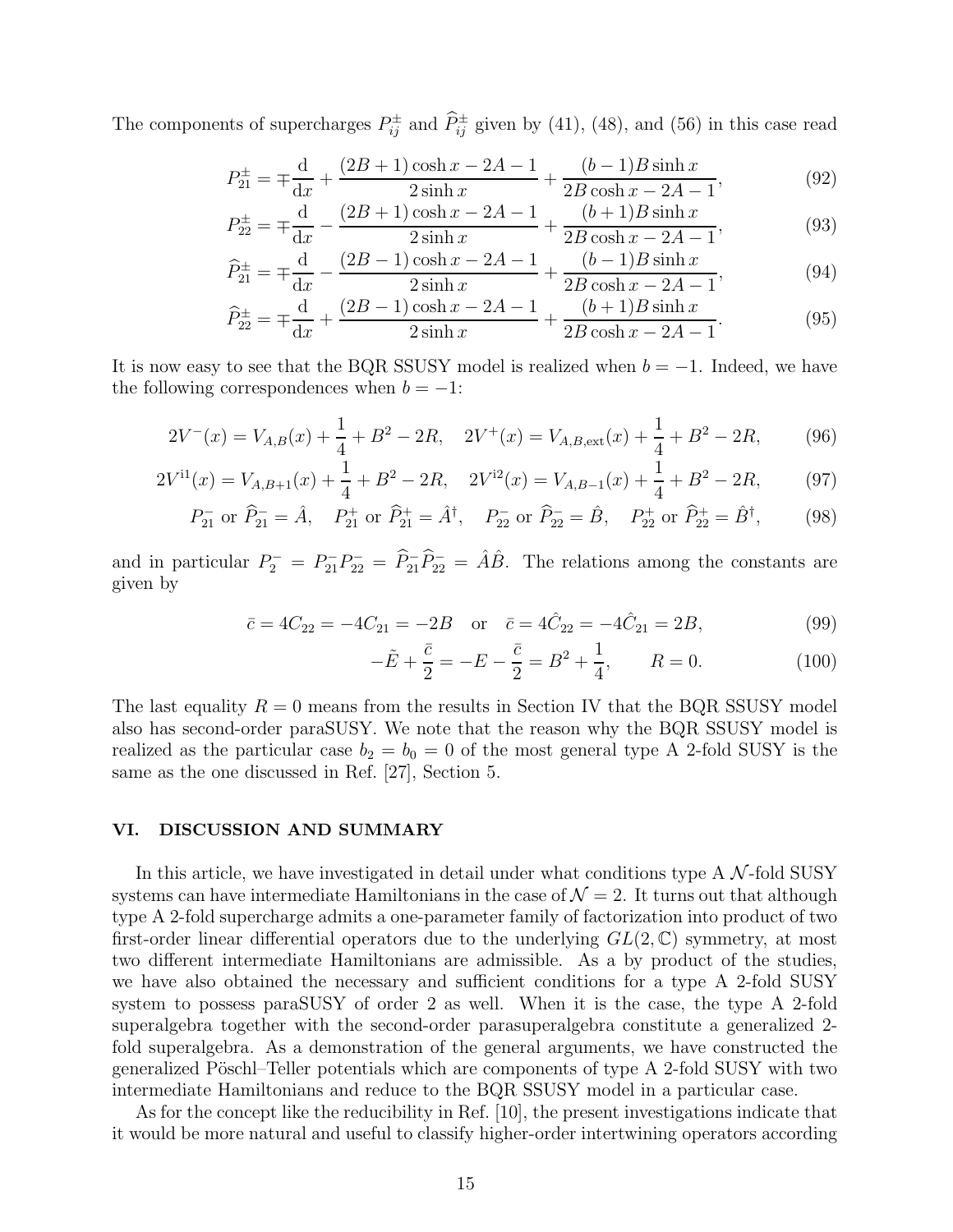to the existence and the number of intermediate Hamiltonians as has been done in Table I. After employing the latter classification scheme, we can further classify them according to the properties of the intermediate Hamiltonians such as Hermiticity,  $\mathcal{PT}$  symmetry, and so on.

Regarding the generalized Pöschl–Teller potentials constructed in Section V, it is worth noticing that the framework of N-fold SUSY works well even when the function  $A(z)$ , which controls the change of variable  $z = z(x)$  from the physical coordinate x to the variable z in the gauged space, is a transcendental function of z without destroying quasi-solvability. For all  $\mathcal{N} \geq 3$  cases type A  $\mathcal{N}$ -fold SUSY requires the additional condition (22) so that  $A(z)$ is allowed to be at most a polynomial of fourth-degree in  $z$ , which results in the admissible change of variable to be at most an elliptic function, see, e.g., Ref. [25]. For the  $\mathcal{N} = 2$ case, on the other hand, there are no such restrictions and, to the best of our knowledge, our generalized Pöschl–Teller potentials are the first quasi-solvable examples where  $A(z)$  is given by a transcendental function of  $z$  as Eq. (69).

The analyses for  $\mathcal{N} = 2$  carried out in this article are easily generalized to the cases  $\mathcal{N} \geq 3$ , but we anticipate that richer structure could emerge for the higher  $\mathcal{N}$  cases. In the case of  $\mathcal{N} = 3$ , for instance, according to the factorization of type A 3-fold supercharge  $P_3^ P_{31}^{-}P_{32}^{-}P_{33}^{-}$  we can consider not only the case where intermediate Hamiltonians between  $P_{31}^{-}$ 31 and  $P_{32}^-$  and between  $P_{32}^-$  and  $P_{33}^-$  both exist, but also the cases where they exist only between the former place or only between the latter place exclusively. It is also interesting to study whether or not type A  $\mathcal{N}$ -fold SUSY systems for higher  $\mathcal{N}$ , when they have intermediate Hamiltonians, can admit another symmetry. The fact that in the case of  $\mathcal{N}=2$  they have second-order paraSUSY indicates that they could have higher-order paraSUSY [30, 31] for  $\mathcal{N} \geq 3$ . Indeed, it was shown in Ref. [32] that a certain realization of paraSUSY of order 3 also admits a generalized 3-fold superalgebra. Hence, at least in the case of  $\mathcal{N}=3$  we have a reasonable basis to expect paraSUSY as an additional symmetry. Other candidates might be quasi-paraSUSY introduced in Ref. [29] and  $\mathcal{N}\text{-fold parasUSY}$  in Ref. [33].

#### Acknowledgments

This work (T.Tanaka) was partially supported by the National Cheng Kung University under the grant No. OUA:95-3-2-071.

- [1] E. Witten, Nucl. Phys. B 188 (1981) 513.
- [2] F. Cooper, A. Khare, and U. Sukhatme, Phys. Rep. 251 (1995) 267. hep-th/9405029.
- [3] G. Junker, Supersymmetric Methods in Quantum and Statistical Physics (Springer, Berlin, 1996).
- [4] B. K. Bagchi, Supersymmetry in Quantum and Classical Mechanics (Chapman and Hall/CRC press, Florida, 2000).
- [5] E. Schrödinger, Proc. R. Irish Acad. A 46 (1940) 9.
- [6] G. Darboux, Comput. Rend. Acad. Sci. 94 (1882) 1456.
- [7] A. A. Andrianov, M. V. Ioffe, and V. P. Spiridonov, Phys. Lett. A 174 (1993) 273. hepth/9303005.
- [8] H. Aoyama, M. Sato, and T. Tanaka, Nucl. Phys. B 619 (2001) 105. quant-ph/0106037.